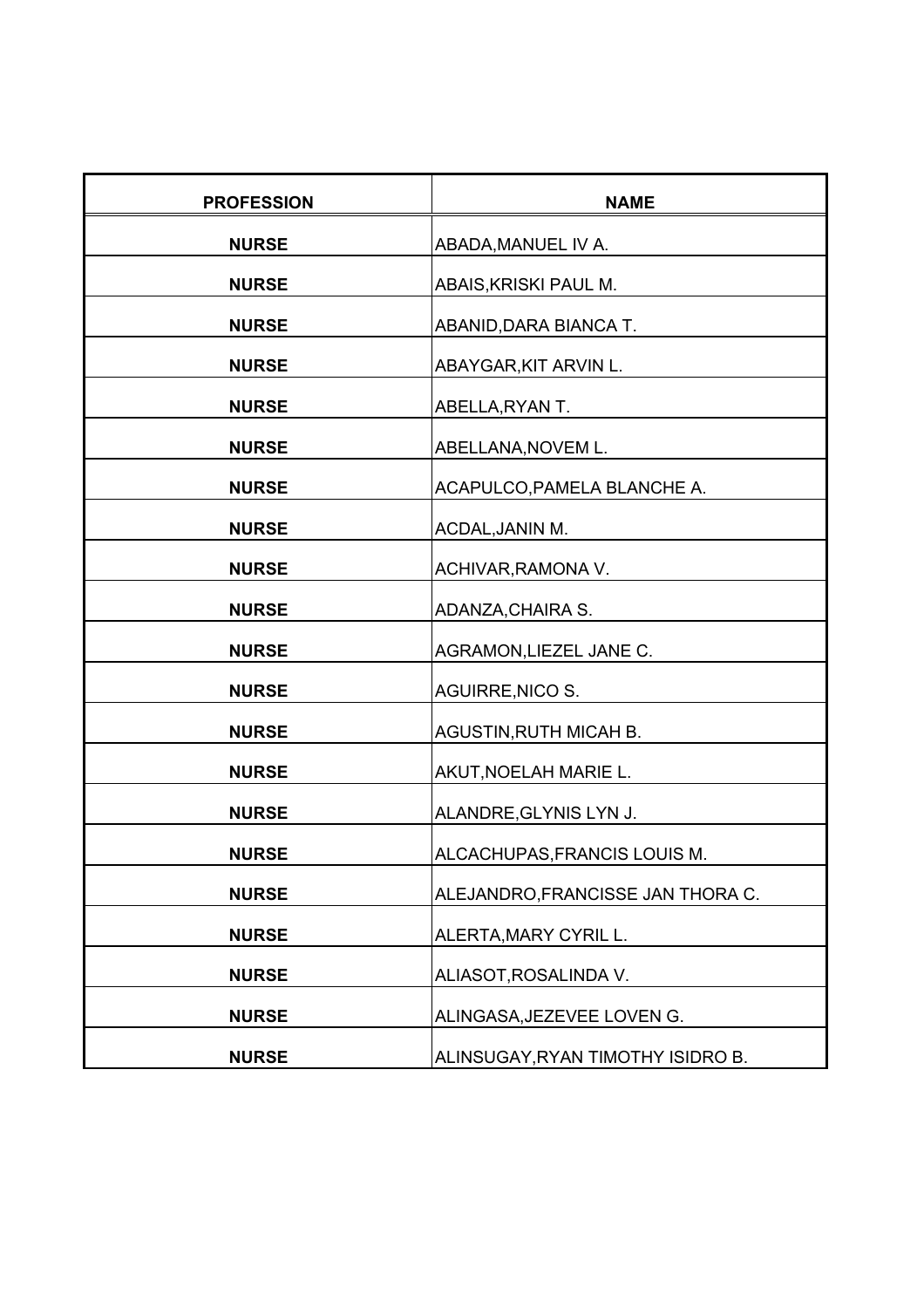| <b>NURSE</b> | ALMONTE, RACHELLE CELINA T. |
|--------------|-----------------------------|
| <b>NURSE</b> | ALTERADO, AXELL M.          |
| <b>NURSE</b> | ALVAREZ, KRISTINE ALOA B.   |
| <b>NURSE</b> | ALVAREZ, LUIGINIO BRYANY.   |
| <b>NURSE</b> | AMBOS, SHEILA MAE B.        |
| <b>NURSE</b> | ANTIPORDA, CHRISTIAN JOE A. |
| <b>NURSE</b> | ANTIQUEÑA, MICHELLE ROSE D. |
| <b>NURSE</b> | APLASCA, MA CAMILLE B.      |
| <b>NURSE</b> | ARAGON, ANGELIQUE A.        |
|              |                             |
| <b>NURSE</b> | ARANDELA, EDEN GRACE T.     |
| <b>NURSE</b> | ARANETA, ADRIAN JOHN H.     |
| <b>NURSE</b> | ARCOBILLAS, DONNA MAE O.    |
| <b>NURSE</b> | ARIMAS, STIFFANY M.         |
| <b>NURSE</b> | ARIZA, MICHELLE T.          |
| <b>NURSE</b> | ARROYO, JENNIFER V.         |
| <b>NURSE</b> | ARUTA, MAYBELYN P.          |
| <b>NURSE</b> | ATOC, JOMIE MARIE G.        |
| <b>NURSE</b> | ATOTUBO, DENISE A.          |
| <b>NURSE</b> | ATUP, HEATHER BRIANNA D.    |
| <b>NURSE</b> | AVELLANA, RODOLFO JR R.     |
| <b>NURSE</b> | AYAAY, GERARD ZED C.        |
|              |                             |
| <b>NURSE</b> | BACANG, REA A.              |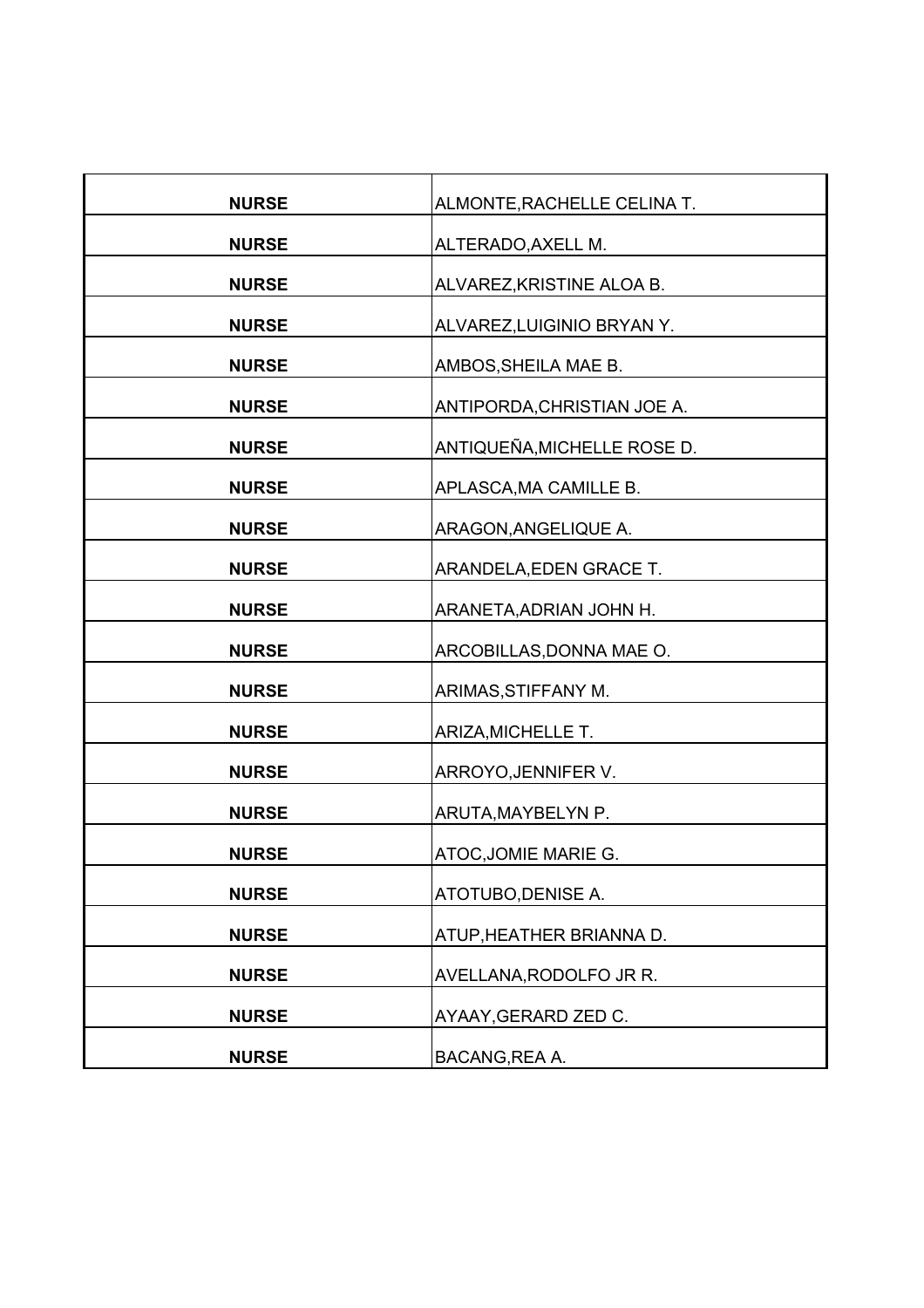| <b>NURSE</b> | BACOLOD, CHARLES V.            |
|--------------|--------------------------------|
| <b>NURSE</b> | BACUS, JOENELITO JR R.         |
| <b>NURSE</b> | <b>BAIROY, CARMELIE J.</b>     |
| <b>NURSE</b> | <b>BAIS, CHRISTINE DAWN C.</b> |
| <b>NURSE</b> | <b>BANDALA, MARY GRACE A.</b>  |
| <b>NURSE</b> | BASCAR, JESAH JAY A.           |
| <b>NURSE</b> | BATAC, MICHELLE M.             |
| <b>NURSE</b> | BATICAN, CARRELL JOHANNES B.   |
| <b>NURSE</b> | BATION, ESTER GRACE C.         |
| <b>NURSE</b> | BEDUYA, KENNETH RANDALL L.     |
| <b>NURSE</b> | BELANDRES, CLARK IAN B.        |
| <b>NURSE</b> | BELANGGOY, DIANNA B.           |
| <b>NURSE</b> | BELARMINO, PERRY LOU C.        |
| <b>NURSE</b> | BIARNEZA, KRISTINE MAE P.      |
| <b>NURSE</b> | BIHAG, CARL JE JOEL P.         |
| <b>NURSE</b> | BITARA, ELMEE LARA L.          |
| <b>NURSE</b> | BOC, RAY MARIE I.              |
| <b>NURSE</b> | BOCANEGRA, FRANCES P.          |
| <b>NURSE</b> | BOMPAT, MARY ERROLYN C.        |
| <b>NURSE</b> | BONGCASAN, ERWINA A.           |
| <b>NURSE</b> | BONTOGON, REYNA DAWN V.        |
| <b>NURSE</b> | BOQUILON, SANDY JOY M.         |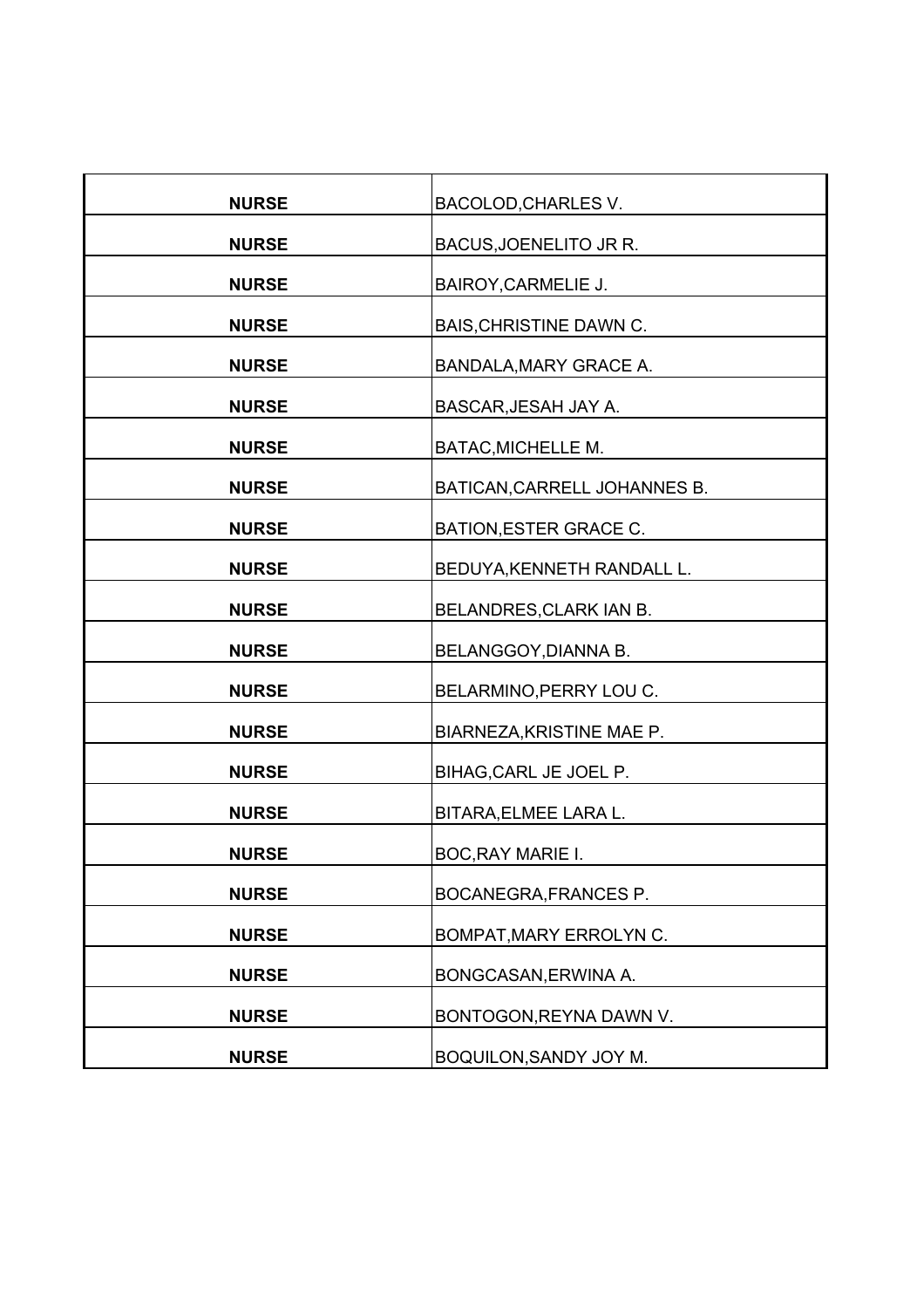| <b>NURSE</b> | BORONGAN, LUV GRACE B.       |
|--------------|------------------------------|
| <b>NURSE</b> | BORROMEO, CHIC M.            |
| <b>NURSE</b> | BRILLO, JOVIN S.             |
| <b>NURSE</b> | <b>BUCOG, RITCHIEL P.</b>    |
| <b>NURSE</b> | <b>BUENA, IRISH MARIE M.</b> |
| <b>NURSE</b> | BUHIAN, ALLEN GRACE V.       |
| <b>NURSE</b> | BUIT, ALYANNAH JANE S.       |
| <b>NURSE</b> | BULAWIN, MARY ANN P.         |
| <b>NURSE</b> | CABAHUG, RANNICO JULIAN S.   |
| <b>NURSE</b> | CABAHUG, RAUL V F.           |
| <b>NURSE</b> | CABALLERO, JANICE MAE I.     |
| <b>NURSE</b> | CABALLERO, KEN JESRYL C.     |
| <b>NURSE</b> | CABALUNA, ROIE MARVIN O.     |
| <b>NURSE</b> | CABASISI, MARIA LOURDES C.   |
| <b>NURSE</b> | CABATAÑA, SHIER A.           |
| <b>NURSE</b> | CABEBE, MARIE FE C.          |
| <b>NURSE</b> | CABRERA, JUNISSA M.          |
| <b>NURSE</b> | CADAMPOG, MA SOCORRO V.      |
| <b>NURSE</b> | CADUNGGAN, LARRENCE T.       |
| <b>NURSE</b> | CALIPES, RUBY J.             |
| <b>NURSE</b> |                              |
|              | CALUMPANG, JOANNE B.         |
| <b>NURSE</b> | CAMBA, FLORDELIZA C.         |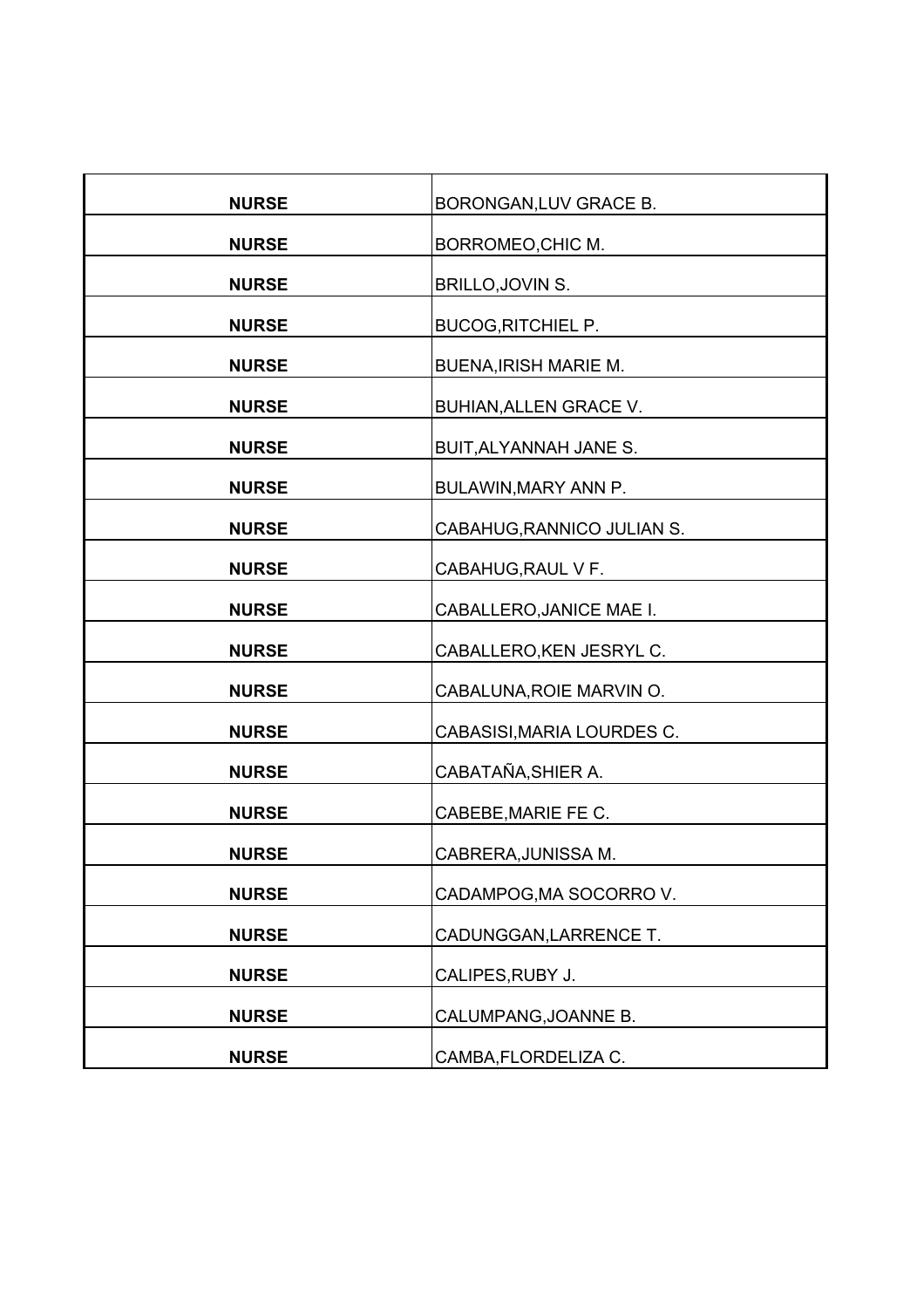| <b>NURSE</b> | CAMINOS, GIFT MAE M.            |
|--------------|---------------------------------|
| <b>NURSE</b> | CAÑADA, ELLA MAE E.             |
| <b>NURSE</b> | CANIESO, JUDY B.                |
| <b>NURSE</b> | CARDONA, KATRINA BARBARA N.     |
| <b>NURSE</b> | CARPENTERO, EMY S.              |
| <b>NURSE</b> | CARTAJENAS, MARY ISIDORE M.     |
| <b>NURSE</b> | CASAL, EMELYN T.                |
| <b>NURSE</b> | CASIA, GLORY GRACE O.           |
| <b>NURSE</b> | CASTAÑARES, JOSELITO JR D.      |
| <b>NURSE</b> | CATARMAN, SHIELA MARIE E.       |
| <b>NURSE</b> | CATIEL, GERRAH XENIA JUNE B.    |
| <b>NURSE</b> | CATOLIN, NOEMI LIZ P.           |
| <b>NURSE</b> | CAVALIDA, SAMANTHA MAE M.       |
| <b>NURSE</b> | CAYABO, JOCELYN A.              |
| <b>NURSE</b> | CHAVEZ, MICHAEL CARLO M.        |
| <b>NURSE</b> | CHIO, JENALYN L.                |
| <b>NURSE</b> | CIPRES, STEPHANIE MAE C.        |
| <b>NURSE</b> | CLENISTA, PAUL JSWAYZE VANCE B. |
| <b>NURSE</b> | CO, NELSON ADRIAN G.            |
| <b>NURSE</b> | COCAMAS, JACKY NEIL M.          |
| <b>NURSE</b> | CODILLA, EDJIE MARIE U.         |
| <b>NURSE</b> | COLMENARES, CHRISTINE MARIE D.  |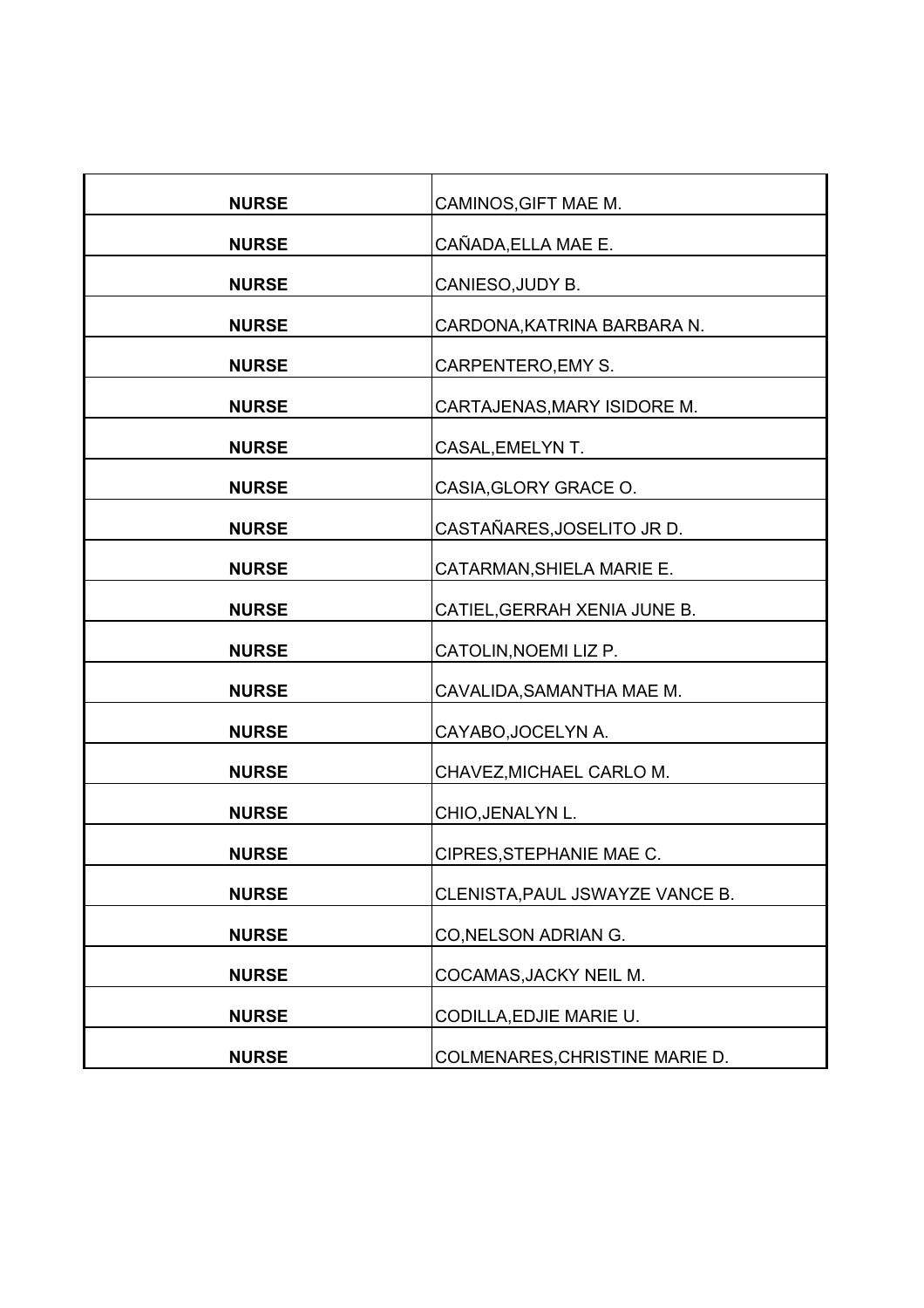| <b>NURSE</b> | CORDOVA, MARIA RESANNE K.         |
|--------------|-----------------------------------|
| <b>NURSE</b> | CORRAL, NIKKI ZEAN F.             |
| <b>NURSE</b> | CORTES, VIRGINIA A.               |
| <b>NURSE</b> | CUARTEL, JENNIFER U.              |
| <b>NURSE</b> | CUECO, CARLVIC A.                 |
| <b>NURSE</b> |                                   |
|              | CUIZON, JOHN BALTAZAR G.          |
| <b>NURSE</b> | CURAY, EDGAR JEVIN III A.         |
| <b>NURSE</b> | DABALOS, BERNADETTE B.            |
| <b>NURSE</b> | DAGUPAN, LOURDES C.               |
| <b>NURSE</b> | DANO, AILEEN V.                   |
| <b>NURSE</b> | DE LA SERNA, ROSS ANNE M.         |
| <b>NURSE</b> | DE LA VICTORIA, ALYZA B.          |
| <b>NURSE</b> | DE LA VICTORIA, CRISTINA TANYA T. |
| <b>NURSE</b> | DE LEON, CHARMAINE M.             |
| <b>NURSE</b> | DE LEON, TEFFANY JOYCE Y.         |
| <b>NURSE</b> | DE LOS SANTOS, RAISA A.           |
| <b>NURSE</b> | DECHIMO, AIRA R.                  |
| <b>NURSE</b> | DEL CANO, HEBER JOY M.            |
| <b>NURSE</b> | DEL RIO, KRISTINE MOUREN O.       |
| <b>NURSE</b> | DEL ROSARIO, DIANA MARIE D.       |
| <b>NURSE</b> | DELGADO, SHAULA C.                |
| <b>NURSE</b> | DELIMA, JOY W.                    |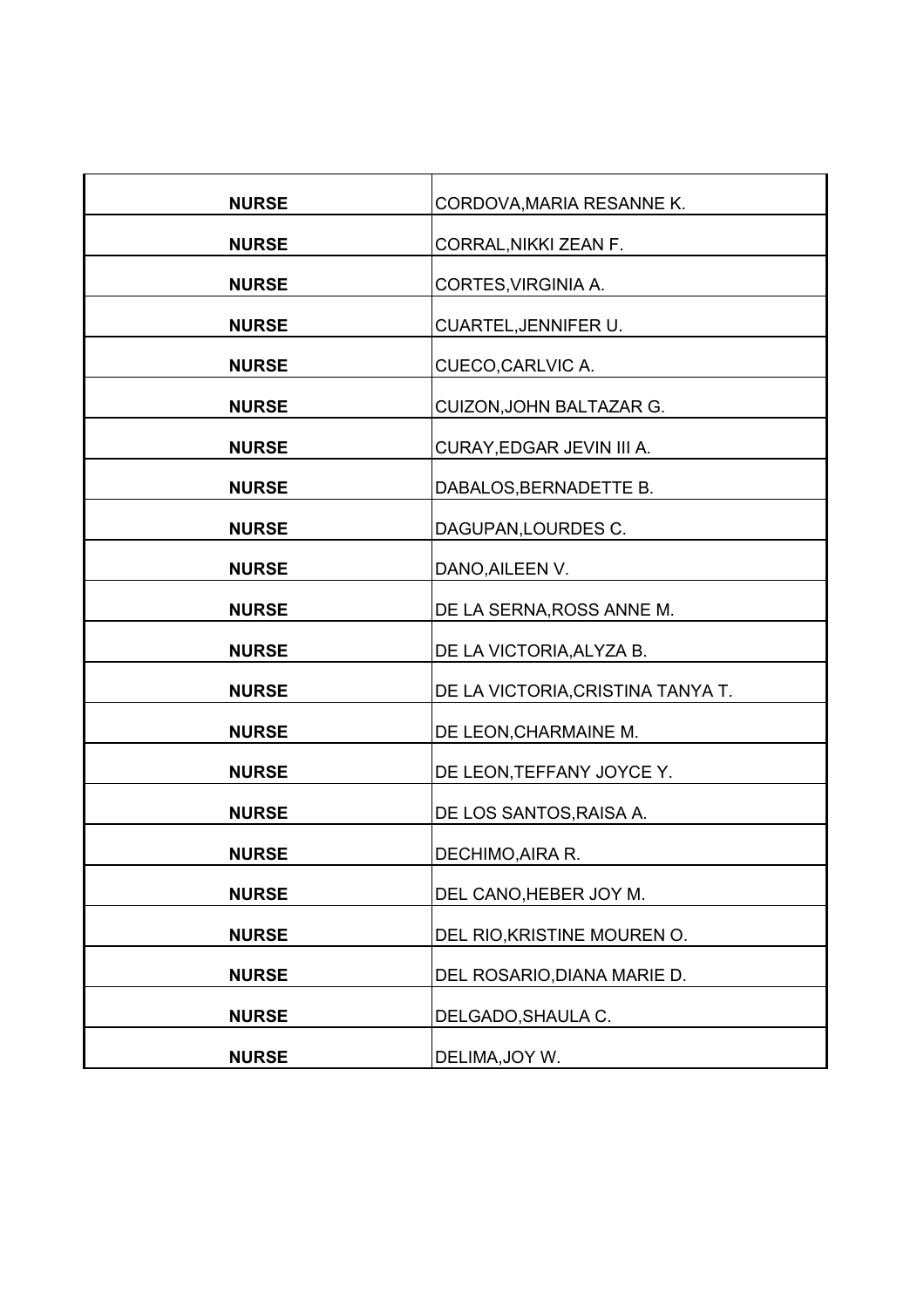| <b>NURSE</b> | DEMECILLO, MARIE NANCE B.      |
|--------------|--------------------------------|
| <b>NURSE</b> | DIANA, FLOREVY S.              |
| <b>NURSE</b> | DIPLOMA, MA DIVINIA LOURDES D. |
| <b>NURSE</b> | DISCAYA, NAZERINA ERL A.       |
| <b>NURSE</b> | DIVINAGRACIA, MALYN D.         |
| <b>NURSE</b> | DOLORICON, CHIZZA CARLA M.     |
| <b>NURSE</b> | DOLORICON, JAFF ERIC L.        |
| <b>NURSE</b> | DUBLA, BABY SHEENA E.          |
| <b>NURSE</b> | DUBLIN, JOHN RHEE L.           |
| <b>NURSE</b> | DURAN, ERIKA A.                |
| <b>NURSE</b> | DURANTE, THERESE A.            |
| <b>NURSE</b> | DUYONGCO, KARLA TIFFANY L.     |
| <b>NURSE</b> | DY, MARY ROSE N.               |
| <b>NURSE</b> | ECHERECHO, CELNA MAE C.        |
|              |                                |
| <b>NURSE</b> | EJERA, JONA G.                 |
| <b>NURSE</b> | ELUMBA, KHRISNA T.             |
| <b>NURSE</b> | EMBAY, CHRISTINE JOY P.        |
| <b>NURSE</b> | EMPIALES, JOGE JOHN J.         |
| <b>NURSE</b> | EMPIS, MARVIN.                 |
| <b>NURSE</b> | ENCIERTO, BEA MAY Y.           |
| <b>NURSE</b> | ENRICOSO, MA DEARLIE S.        |
| <b>NURSE</b> | ESCRAMAN, LYC Z.               |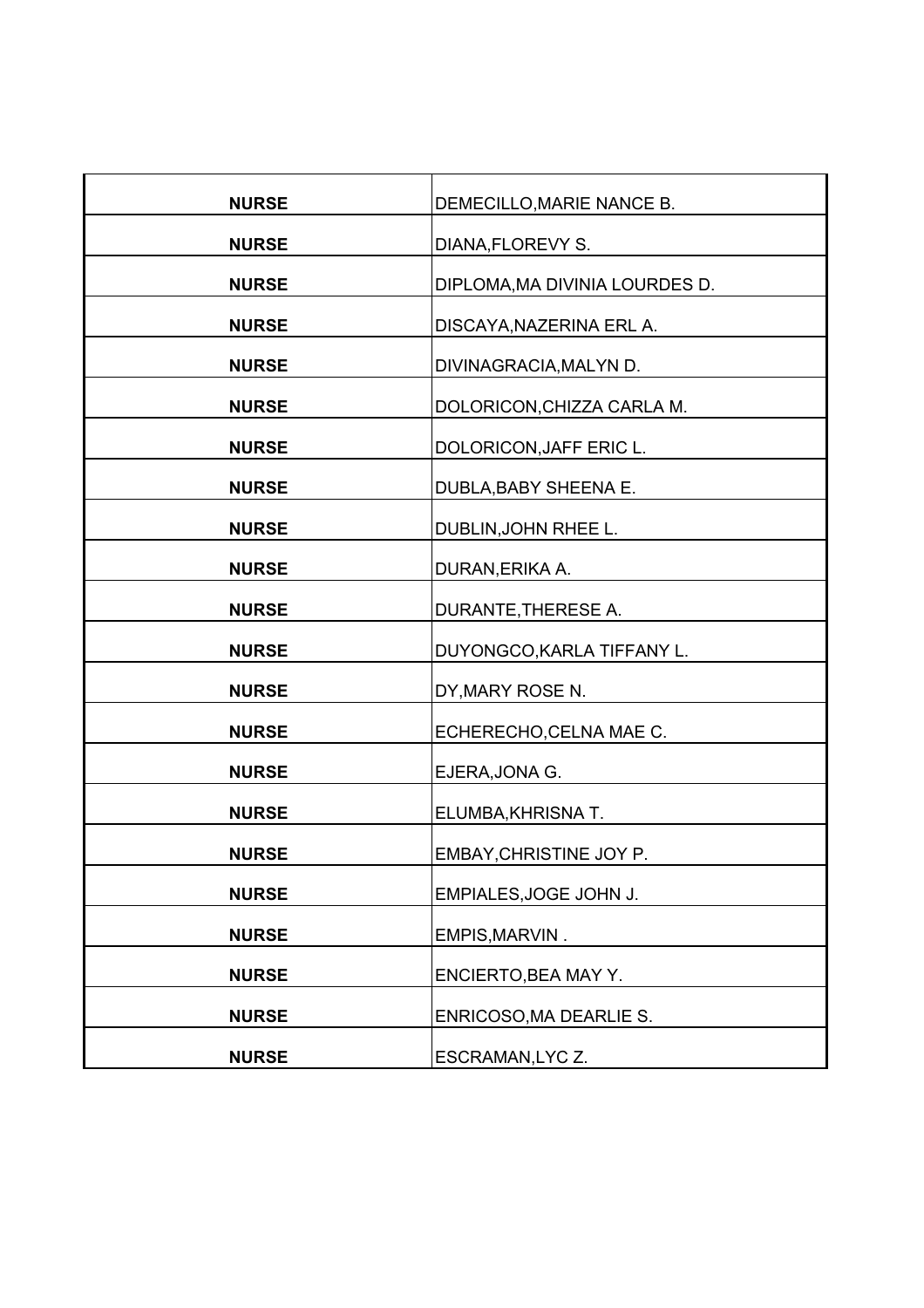| <b>NURSE</b> | <b>ESPARES, ERWIN G.</b>        |
|--------------|---------------------------------|
| <b>NURSE</b> | ESPIRITU, JOHN ERIC C.          |
| <b>NURSE</b> | ESTALILLA, LORNA B.             |
| <b>NURSE</b> | ESTORCO, KRIZAMAE E.            |
| <b>NURSE</b> | FAMINIALAGAO, PAULINE ALICIA A. |
| <b>NURSE</b> | FRAGO, SHERYL D.                |
| <b>NURSE</b> | FRONTERAS, JODITH MARIE E.      |
| <b>NURSE</b> | FUDERANAN, MARJORIE S.          |
| <b>NURSE</b> | FUENTES, AIRENE RUBY T.         |
| <b>NURSE</b> | FUENTES, VANESSA LALAINE S.     |
| <b>NURSE</b> | FUNTANAR, ELLEN ROSE S.         |
| <b>NURSE</b> | GABAYERON, LUIGI KARLO L.       |
| <b>NURSE</b> | GABUYA, MAYBELINE A.            |
| <b>NURSE</b> | GALVADORES, CHUCK FRANCIS D.    |
| <b>NURSE</b> | <b>GAMOROT, MERILYN C.</b>      |
| <b>NURSE</b> | <b>GASTADOR, CONILYNNE N.</b>   |
| <b>NURSE</b> | GASTON, GAIL HONEYLET D.        |
| <b>NURSE</b> | GAYO, AMABELLE J.               |
| <b>NURSE</b> | GAYOTIN, IZA D.                 |
| <b>NURSE</b> | GERMODO, FLEURDELIZ A.          |
| <b>NURSE</b> | GILDORE, NOVA GLORIA T.         |
| <b>NURSE</b> | GO, ALEXANDER JAMES E.          |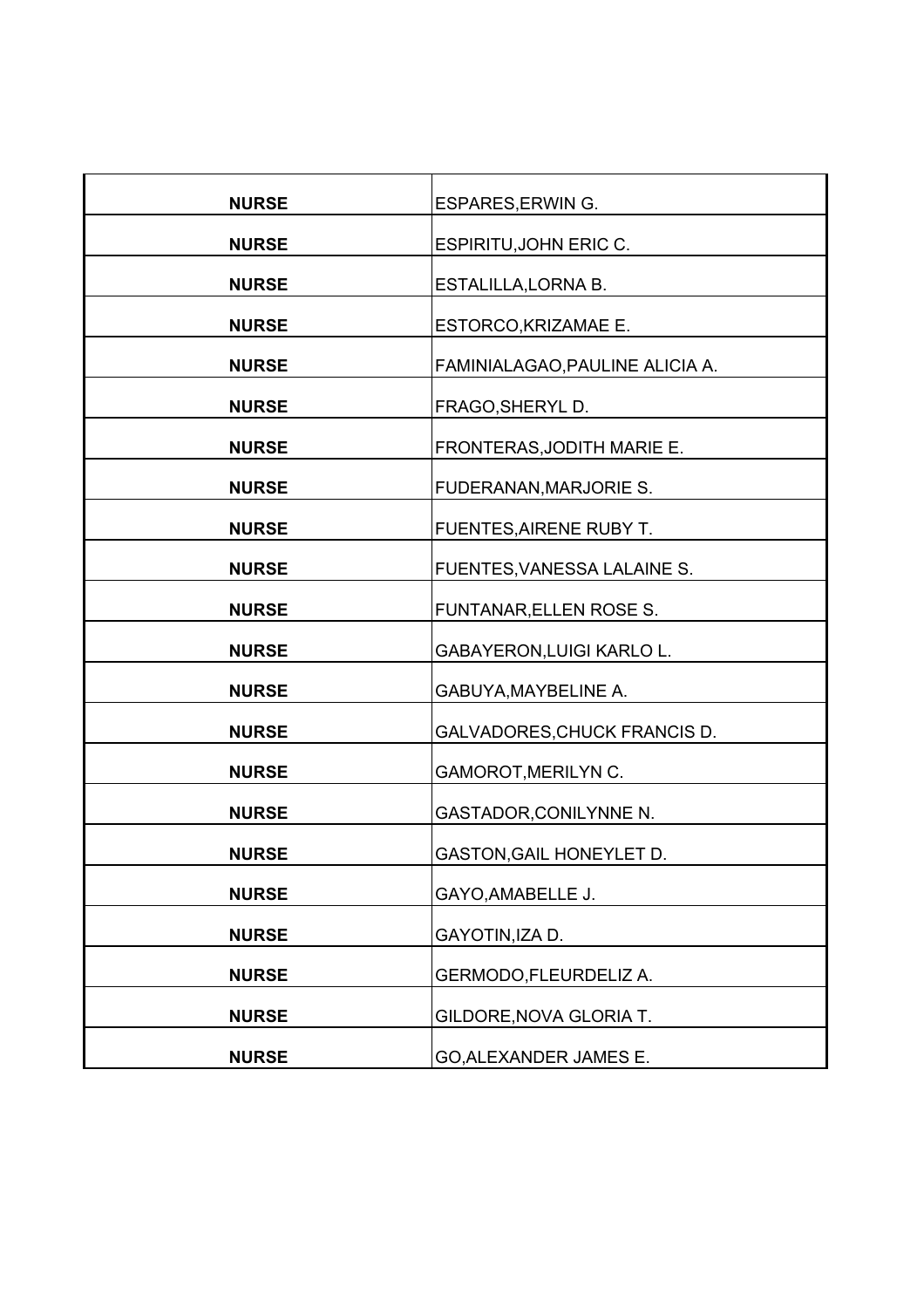| <b>NURSE</b> | GO, MICHAEL JOHN T.               |
|--------------|-----------------------------------|
| <b>NURSE</b> | GO, TRINET JADE A.                |
| <b>NURSE</b> | <b>GOHING, FRANCES ELAINE K.</b>  |
| <b>NURSE</b> | GOMEZ, JULIAN CEASAR V.           |
| <b>NURSE</b> | GONGOB, MAE JEILEEN B.            |
| <b>NURSE</b> | GRADAS, JAY ANN V.                |
| <b>NURSE</b> | GREY, GIANNINA GRACE D.           |
| <b>NURSE</b> | <b>GUAREN, MARY FE C.</b>         |
| <b>NURSE</b> | GUCOR, JOANNE P.                  |
| <b>NURSE</b> | <b>GUIRITAN, ARMAE MAUREEN T.</b> |
| <b>NURSE</b> | GULAGULA, CLARICYN KAYE A.        |
| <b>NURSE</b> | <b>GULTIANO, JEAN MELANIE F.</b>  |
| <b>NURSE</b> | GUTIERREZ, CHRISTIAN VICTORY T.   |
| <b>NURSE</b> | HAO, GEMMALENE E.                 |
| <b>NURSE</b> | HERRERA, FREDELINO JESS JR H.     |
| <b>NURSE</b> | HISOLER, IVANNE D'LAUREIL I.      |
| <b>NURSE</b> | <b>IBARRA, FEBBIE LUTCHE C.</b>   |
| <b>NURSE</b> | IGNACIO, JEMELO ANTON A.          |
| <b>NURSE</b> | IGOT, AVEGAIL M.                  |
| <b>NURSE</b> | ILUSTRISIMO, ELIZABETH L.         |
| <b>NURSE</b> | IMPERIAL, CHILVER JANE J.         |
| <b>NURSE</b> | ISMAEL, ADIMAR P.                 |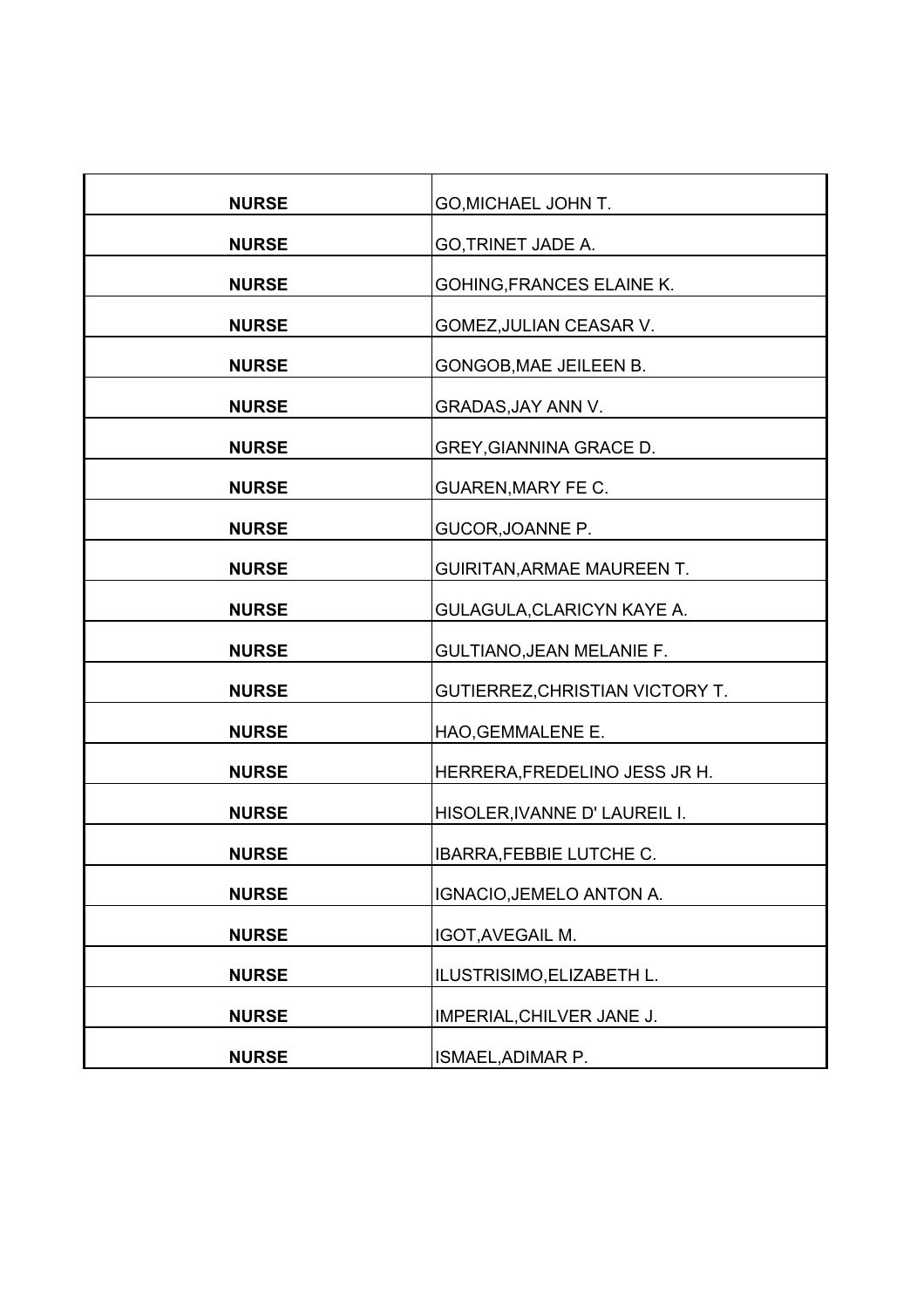| <b>NURSE</b> | JIMENEZ, JAYSANT E.             |
|--------------|---------------------------------|
| <b>NURSE</b> | JINGCO, JERMAINE JOYCE N.       |
| <b>NURSE</b> | JUEVES, RYALA MARIZ L.          |
| <b>NURSE</b> | JUMALON, SHERRY ANN J.          |
| <b>NURSE</b> | JUMAMOY, ROLYN G.               |
|              |                                 |
| <b>NURSE</b> | JUMAYAO, ARNEL JR M.            |
| <b>NURSE</b> | KADILE, SAMANTHA JEAN DENISE C. |
| <b>NURSE</b> | KINTANAR, MARITES P.            |
| <b>NURSE</b> | LABATAGOS, LABREEN GRACHELLA M. |
| <b>NURSE</b> | LABUNOG, FEPAMAE LEEZ P.        |
| <b>NURSE</b> | LACAYA, MANUEL VIC O.           |
| <b>NURSE</b> | LACSON, DARRYN KAE V.           |
| <b>NURSE</b> | LAGAÑA, KRISTINE JUNE V.        |
| <b>NURSE</b> | LAGANSOA, MARY JO T.            |
| <b>NURSE</b> | LAGRIA, ELDREN P.               |
| <b>NURSE</b> | LAGUNA, JESSELIE JOAN I.        |
| <b>NURSE</b> | LAMIGO, RODIQUETA B.            |
| <b>NURSE</b> | LANARIA, ANNA CRISTIE T.        |
| <b>NURSE</b> | LANOY, ALEKZANDRA T.            |
| <b>NURSE</b> | LAO, ANNJILLIAN T.              |
| <b>NURSE</b> | LAPUZ, RACHEL R.                |
| <b>NURSE</b> | LARANO, DERALYN A.              |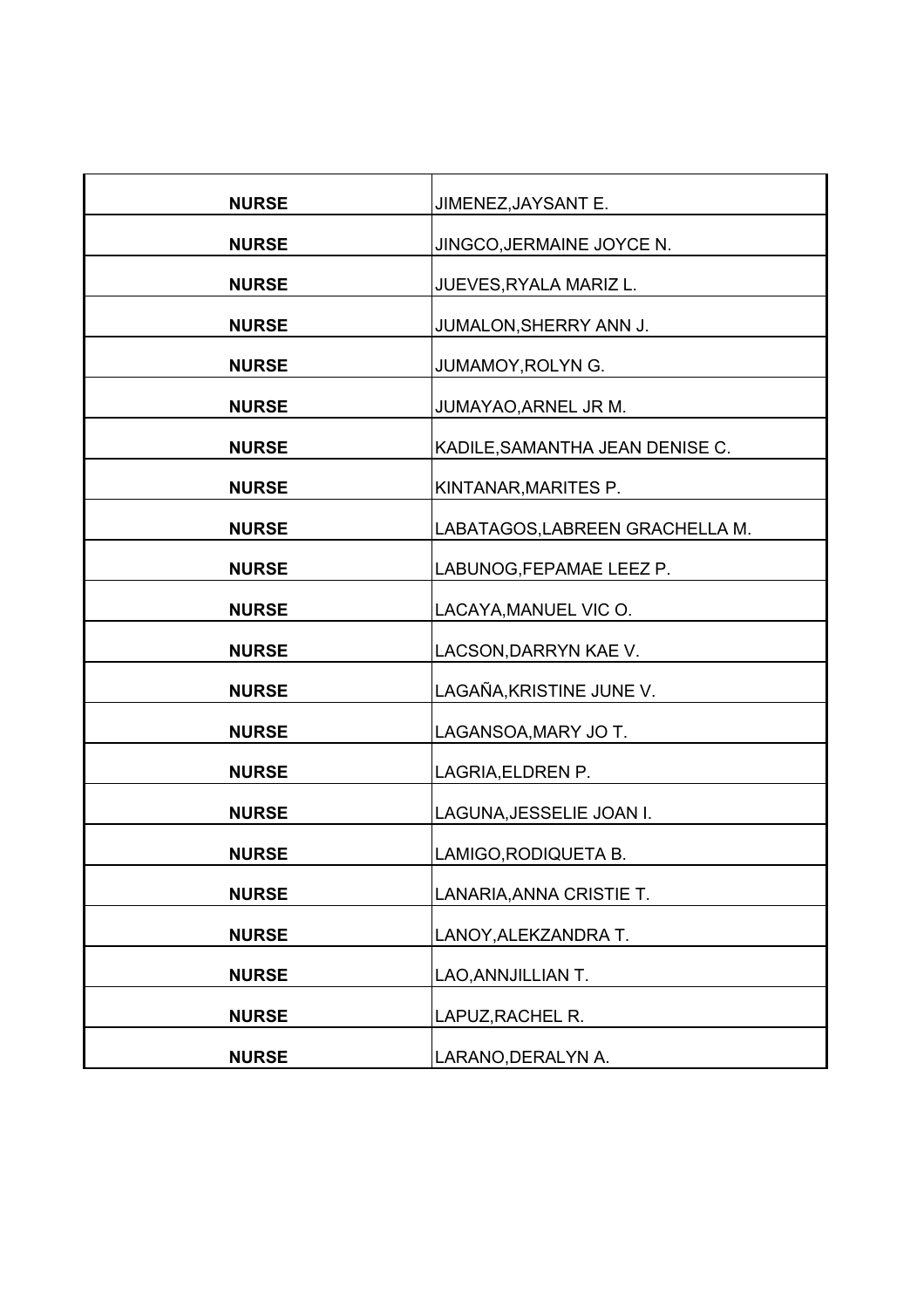| <b>NURSE</b> | LARROBIS, MICHELLE D.       |
|--------------|-----------------------------|
| <b>NURSE</b> | LASTIMOSA, ALMA MOISELLE L. |
| <b>NURSE</b> | LEE, JANNELLE MARIE S.      |
| <b>NURSE</b> | LEE, WILLANNIE GRACE A.     |
| <b>NURSE</b> | LEGASPI, KATHERINE P.       |
| <b>NURSE</b> | LEOBRERA, MARY ROSE B.      |
| <b>NURSE</b> | LETIGIO, MYLENE JOYCE J.    |
|              |                             |
| <b>NURSE</b> | LEYNO, APRIELLE FLEURE B.   |
| <b>NURSE</b> | LIGASON, MARIFEL SUZANNE P. |
| <b>NURSE</b> | LIM, LOUAN M.               |
| <b>NURSE</b> | LIM, WALTER IAN A.          |
| <b>NURSE</b> | LINA, JOHN ANTHONY D.       |
| <b>NURSE</b> | LIZADA, RACHEL ANN G.       |
| <b>NURSE</b> | LLENA, MA GRACE JOYLYN M.   |
| <b>NURSE</b> | LOBATON, SYDNEY D.          |
| <b>NURSE</b> | LOBERTERNOS, JUNJEE CLEO V. |
| <b>NURSE</b> | LOGRUNIO, SAEPHAN MARIE S.  |
| <b>NURSE</b> | LOMOSAD, JINKY PEARL D.     |
| <b>NURSE</b> | LOPEZ, MARIA KIEZL R.       |
| <b>NURSE</b> | LUARCA, NICO GIL B.         |
| <b>NURSE</b> | LUAREZ, JEAN I.             |
| <b>NURSE</b> | LUMANANG, JOHN O.           |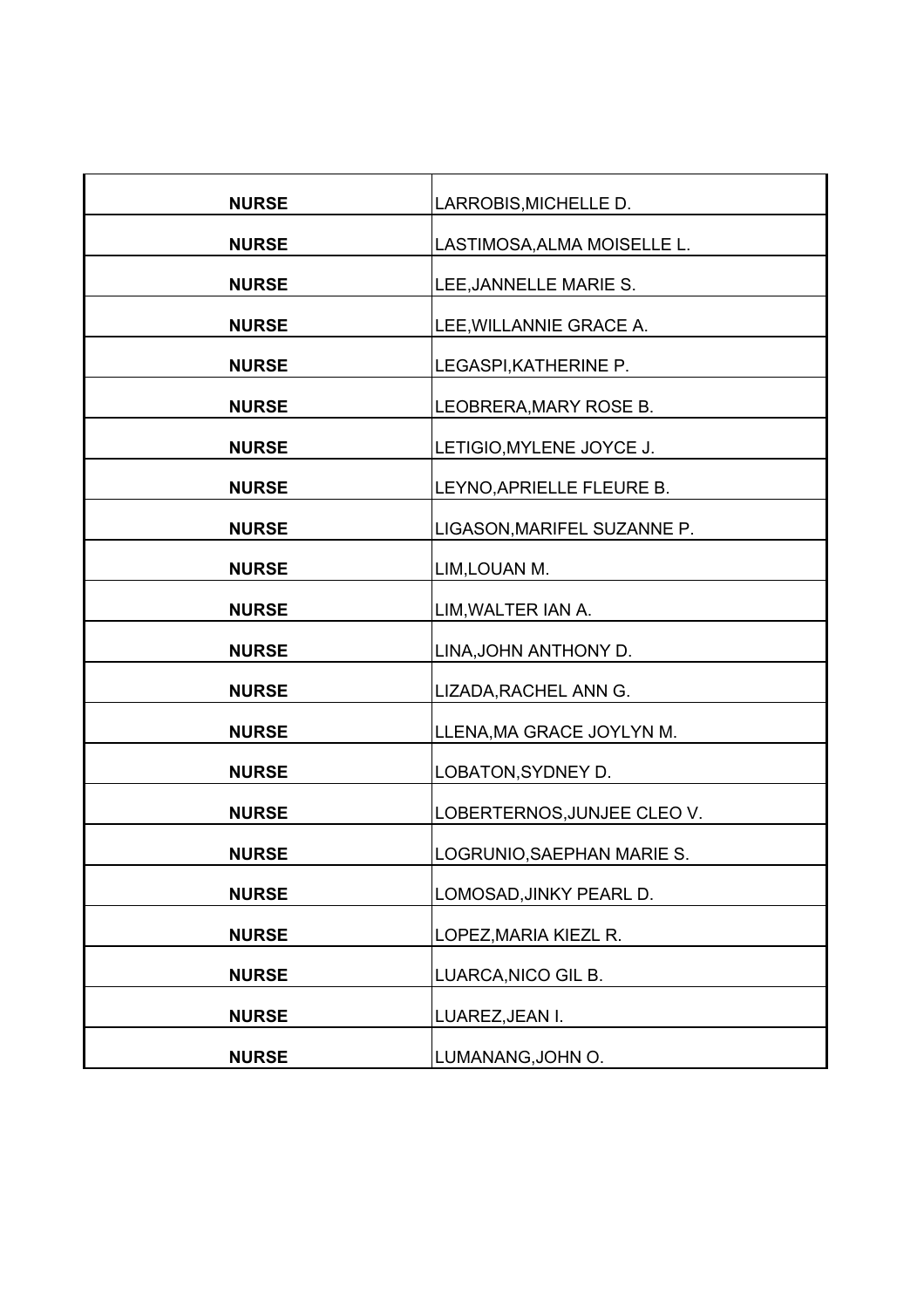| <b>NURSE</b> | LUNGAY, RHEA ROSE P.         |
|--------------|------------------------------|
| <b>NURSE</b> | LUTO, CHERYL R.              |
| <b>NURSE</b> | MABESA, DALE ANTHONY T.      |
| <b>NURSE</b> | MACALALAG, LUCELLE MARIE M.  |
| <b>NURSE</b> | MACAYAN, KIM IAN JOSEPH G.   |
| <b>NURSE</b> | MADARIETA, ROBERT CHARLES K. |
| <b>NURSE</b> | MADRIAGA, CLAIRE C.          |
| <b>NURSE</b> | MAGBANUA, STEPHANIE G.       |
| <b>NURSE</b> | MAGLASANG, PRINCESS V.       |
| <b>NURSE</b> | MAHINAY, JOHANNA T.          |
| <b>NURSE</b> | MAHINAY, STEVEN J.           |
| <b>NURSE</b> | MALAGA, APRIL JOY C.         |
| <b>NURSE</b> | MALAQUE, DIORELLE ROSE G.    |
| <b>NURSE</b> | MALIGSA, PRINCESS EVE T.     |
| <b>NURSE</b> | MALIJAN, JESUS III B.        |
| <b>NURSE</b> | MALINAO, CECILLE MARIE A.    |
| <b>NURSE</b> | MAMING, MUSTAPHA JR S.       |
| <b>NURSE</b> | MAMPAY, CHRISTINE B.         |
| <b>NURSE</b> | MANATAD, MARITHA D.          |
| <b>NURSE</b> | MANILA, SIGRID EURIZ.        |
| <b>NURSE</b> | MANSO, DANELLE S.            |
| <b>NURSE</b> | MANUTA, REGINE JOY A.        |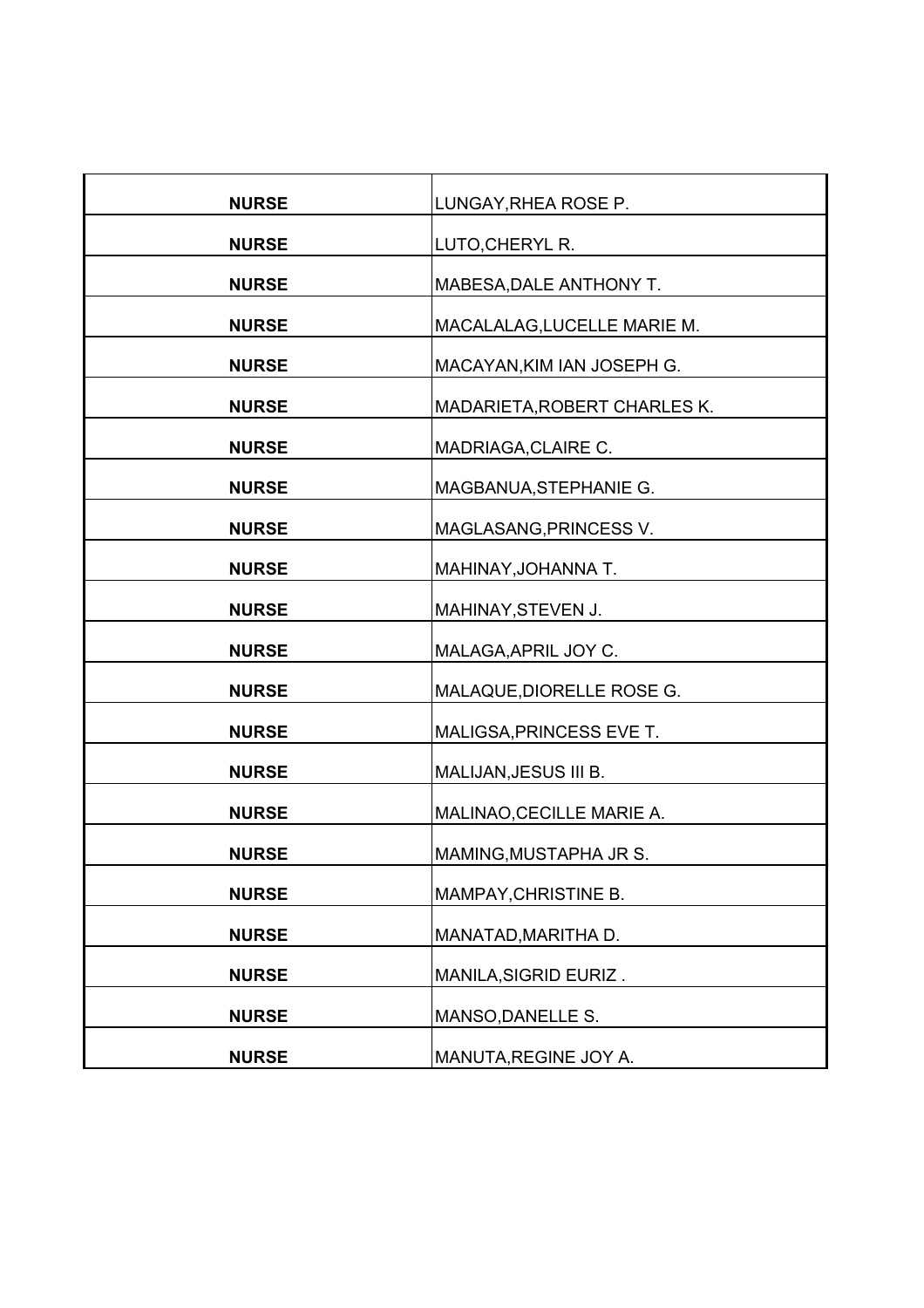| <b>NURSE</b> | MANZO, CHERRY MAE L.         |
|--------------|------------------------------|
| <b>NURSE</b> | MAR, JOANNA MICHELLE R.      |
| <b>NURSE</b> | MAR, SHEILA JANE S.          |
| <b>NURSE</b> | MARGAJA, JOEMELIN C.         |
| <b>NURSE</b> | MARGASIÑO, DEPECHE MAE M.    |
|              |                              |
| <b>NURSE</b> | MARTIN, IRENE A.             |
| <b>NURSE</b> | MARTINEZ, ASTRID LYN C.      |
| <b>NURSE</b> | MARTINEZ, ERIC RAYMOND L.    |
| <b>NURSE</b> | MASAGNAY, MICHELLE T.        |
| <b>NURSE</b> | MATA, ASUNCION C.            |
| <b>NURSE</b> | MATAPAJA, LYNDON II B.       |
| <b>NURSE</b> | MEJORADA, GENA L.            |
| <b>NURSE</b> | MENDEZ, KARLA MAE U.         |
| <b>NURSE</b> | MENDOZA, JULIE LIZZA P.      |
| <b>NURSE</b> | MENDOZA, KRISTYLOVE M.       |
| <b>NURSE</b> | MENDOZA, LAURENCE V.         |
| <b>NURSE</b> | MENDRES, MARY JEVALERIANA O. |
| <b>NURSE</b> | MERCADO, CARLO FRANCISCO S.  |
| <b>NURSE</b> | MERCADO, MONIQUE KATHRYN M.  |
| <b>NURSE</b> | MIRASOL, FERIZA L.           |
| <b>NURSE</b> | MISSION, LUIGI ANDREW U.     |
| <b>NURSE</b> | MONCATAR, ALANNAH C.         |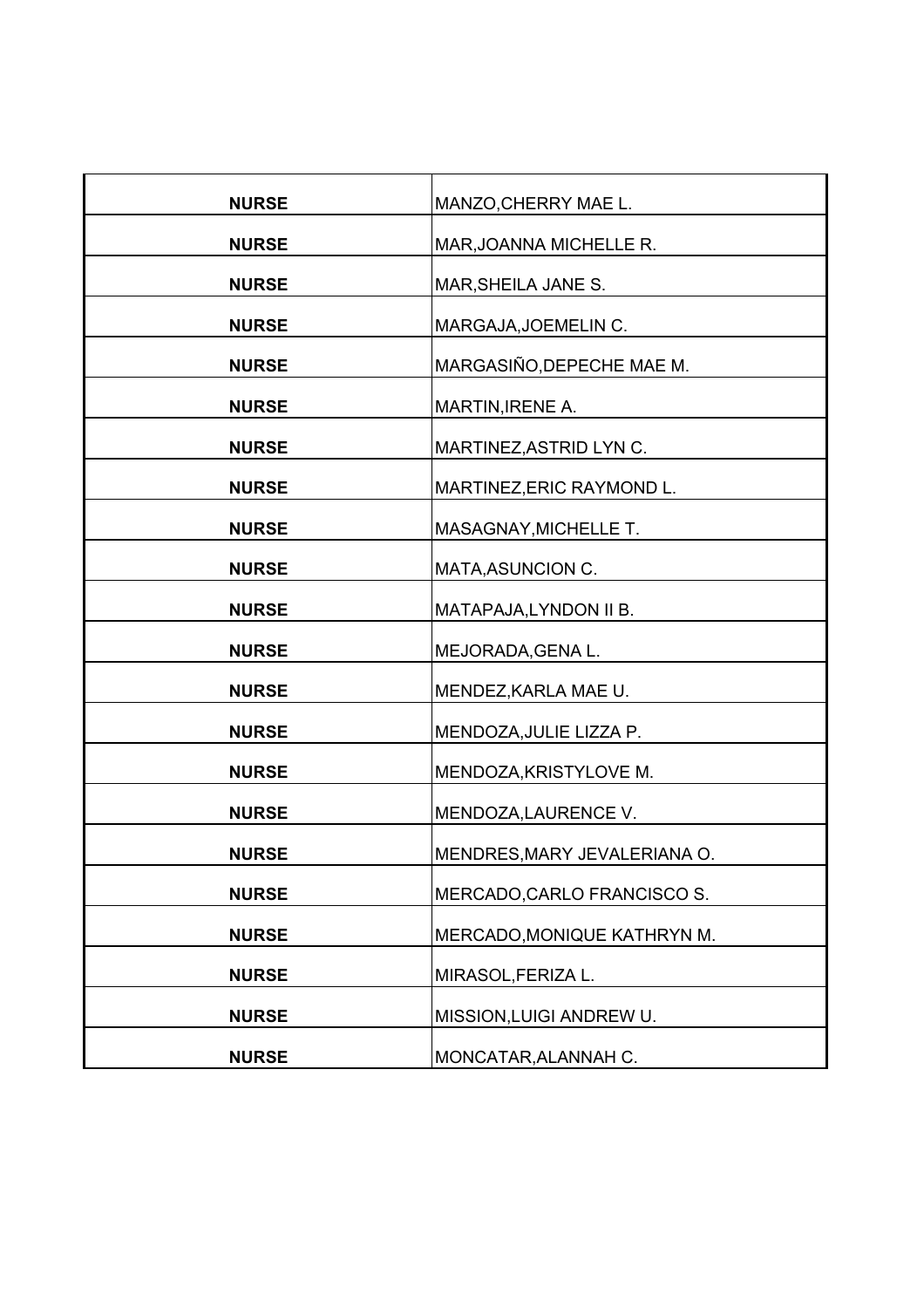| <b>NURSE</b> | MONDRAGON, MARY EMMANUELLE A. |
|--------------|-------------------------------|
| <b>NURSE</b> | MONIDO, DOMINIQUE L.          |
| <b>NURSE</b> | MONTEROSO, LAYA SALVACION B.  |
| <b>NURSE</b> | MONTES, EVAN JEMMIMA M.       |
| <b>NURSE</b> | MOPON, ELAINE L.              |
| <b>NURSE</b> | MORALES, ESTELLA MARIE A.     |
| <b>NURSE</b> | MOREÑO,JOHN KENAZ P.          |
| <b>NURSE</b> | MOSQUERA, APRIL VIANDEE B.    |
| <b>NURSE</b> | MUYCO, FEDERICO T.            |
| <b>NURSE</b> | NAPALLACAN, MECHIE C.         |
| <b>NURSE</b> | NARVAS, GUEIA R.              |
| <b>NURSE</b> | NATURA, PAUL JOHN L.          |
| <b>NURSE</b> | NAVARRO, GEMMA A.             |
| <b>NURSE</b> | NUICO, LYDA MARIE O.          |
| <b>NURSE</b> | NUÑEZ, ANDY MARK B.           |
| <b>NURSE</b> | OCSIO, KEMVERLY CATE H.       |
| <b>NURSE</b> | OGARIO, GLAIDA MAE A.         |
| <b>NURSE</b> | OLIVERIO, KIMBERLY KATHE T.   |
| <b>NURSE</b> | OÑAS, JOANNA ROSE E.          |
| <b>NURSE</b> | ONG, MARY MADELENE Y.         |
| <b>NURSE</b> | ORDEÑIZA, NEIL CLYDE D.       |
| <b>NURSE</b> | ORIT, RHODA MAE T.            |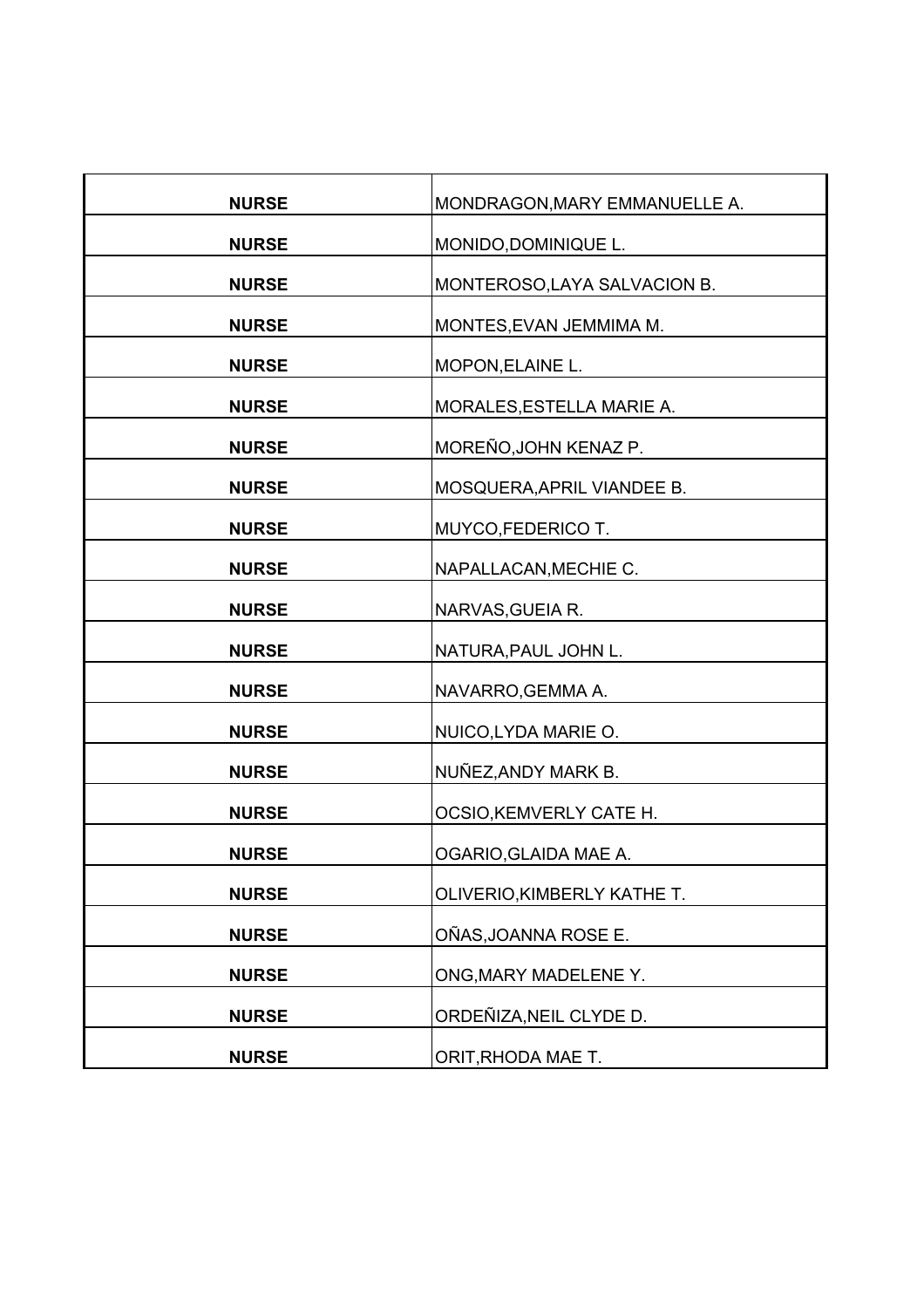| <b>NURSE</b> | OROZCO, RODULF A.               |
|--------------|---------------------------------|
| <b>NURSE</b> | ORTEGA, ROBERTO JR T.           |
| <b>NURSE</b> | ORTIAGA, MICHAEL ANGELO L.      |
| <b>NURSE</b> | PABIANIA, VON MARK T.           |
| <b>NURSE</b> | PABICO, MARC ANTHONY A.         |
| <b>NURSE</b> | PABLEA, LOVE ROSE S.            |
| <b>NURSE</b> | PABON, ERIKA-THERESE L.         |
| <b>NURSE</b> | PACULA, ARIANNE MAE G.          |
| <b>NURSE</b> | PADILLA, GENESIS LEE S.         |
| <b>NURSE</b> | PAGUIA, STEFANIE GRACE J.       |
| <b>NURSE</b> | PALAO, JOHN RHEYMAR Y.          |
| <b>NURSE</b> | PALTRIGUERA, SARAH JANE T.      |
| <b>NURSE</b> | PANGILINAN, MANOLO FRANCISCO S. |
| <b>NURSE</b> | PANILAGAO, RHEA KARLA P.        |
| <b>NURSE</b> | PANTARAN, NURRUL-AFRA S.        |
| <b>NURSE</b> | PANUNCIAL, LOVELY MARIE C.      |
| <b>NURSE</b> | PATIZAR, CHARMINE GRACE V.      |
| <b>NURSE</b> | PATRIMONIO, JOHN JULIAN C.      |
| <b>NURSE</b> | PAVER, CHARLESTER Y.            |
| <b>NURSE</b> | PEÑAS, FERDINAND MARK D.        |
| <b>NURSE</b> | PEPITO, FRANCES MARIEL L.       |
| <b>NURSE</b> | PEPITO, PRECIOUS DENNICA T.     |
|              |                                 |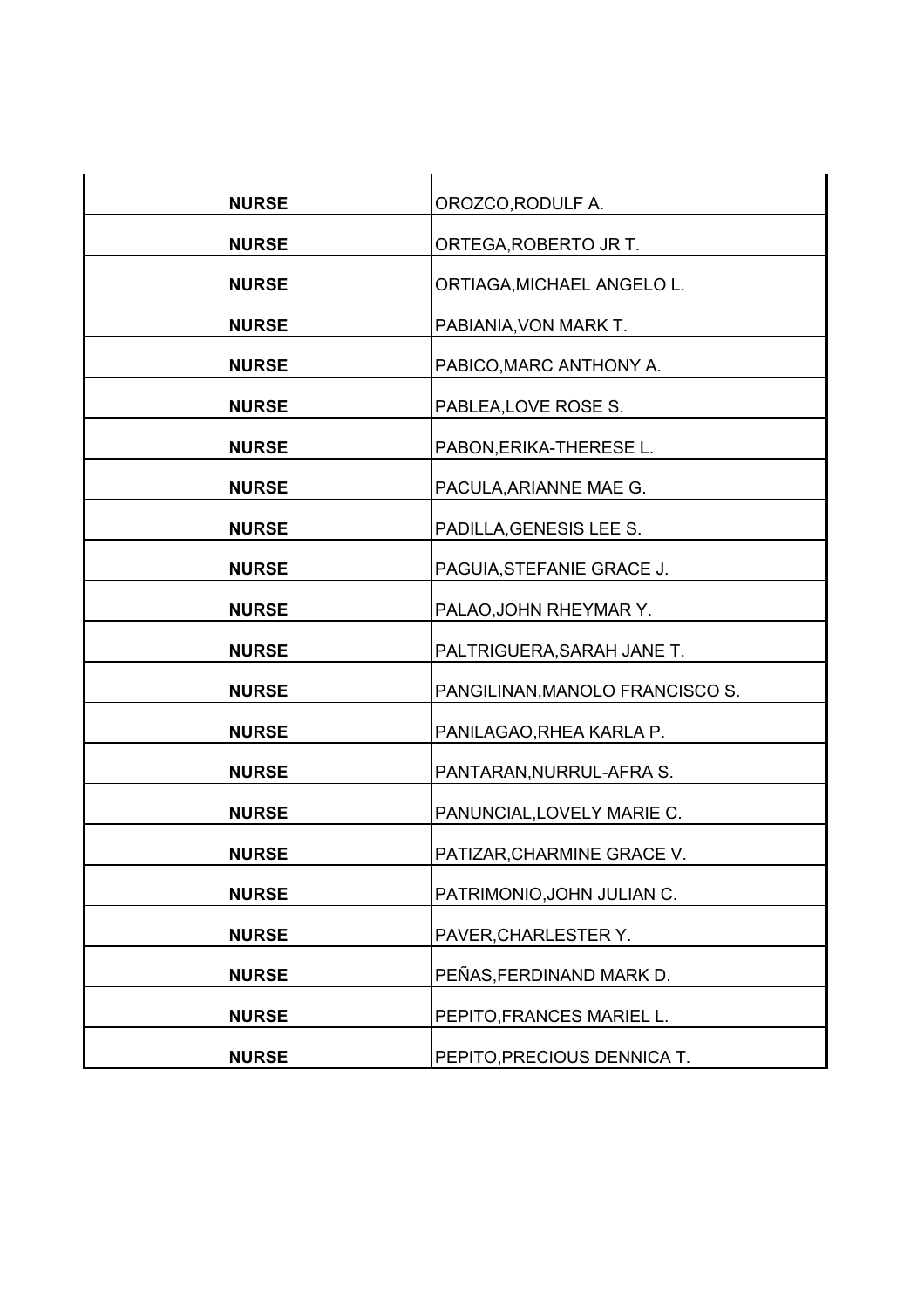| <b>NURSE</b> | PEQUIÑO, ROWENA T.         |
|--------------|----------------------------|
| <b>NURSE</b> | PERALTA, APRIL JOY P.      |
| <b>NURSE</b> | PEREZ, MANUEL JR J.        |
| <b>NURSE</b> | PEREZ, MARY WENRICHELYN H. |
| <b>NURSE</b> | PEREZ, RACHELLE U.         |
| <b>NURSE</b> | PHODACA, CHARMAINE J.      |
| <b>NURSE</b> | PIL, DARYLL JOHN F.        |
| <b>NURSE</b> | PILAPIL, APPLE FELIZ D.    |
| <b>NURSE</b> | PILLADO, ZYRA MAE C.       |
| <b>NURSE</b> | PINONGAN, JARVY M.         |
| <b>NURSE</b> | PINTON, LEAH MARISSE A.    |
| <b>NURSE</b> | PLAZA, PRINCESS G.         |
| <b>NURSE</b> | PLAZA, REA FAITH T.        |
| <b>NURSE</b> | POGOY, SARAH KAE L.        |
| <b>NURSE</b> | POJAS, JUNNAVEL B.         |
| <b>NURSE</b> | PUGA, PAUL GREGORY S.      |
| <b>NURSE</b> | PULIDO, CHERRY MAE T.      |
| <b>NURSE</b> | QUIJANO, APRIL LEE G.      |
| <b>NURSE</b> | QUILATES, MARK R.          |
| <b>NURSE</b> | QUIÑANOLA, AIZA D.         |
| <b>NURSE</b> | QUINTOS, JASON BOY F.      |
| <b>NURSE</b> | RABACA, SANDY JASON R.     |
|              |                            |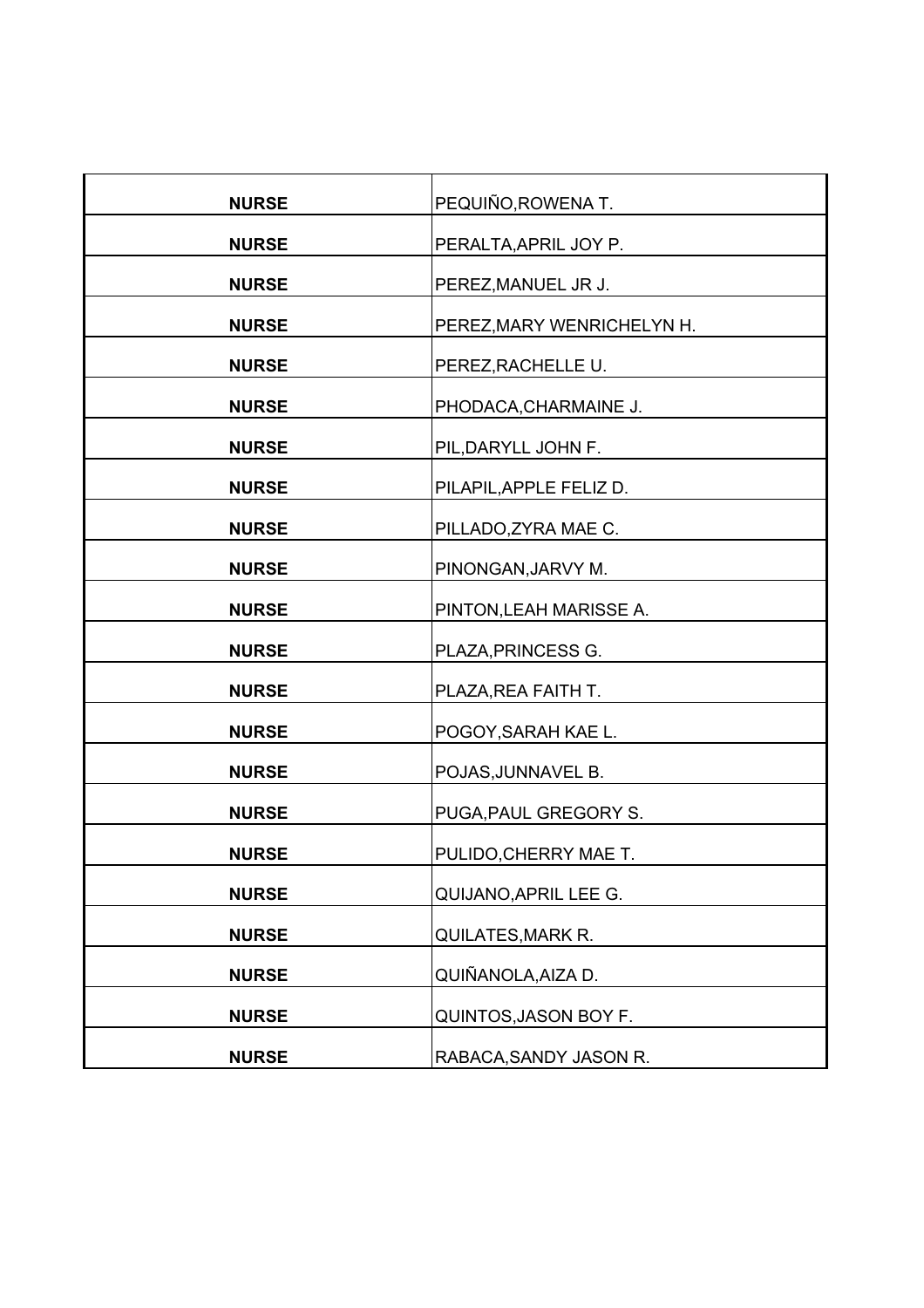| <b>NURSE</b> | RAMIREZ, CHARLISSE MARIE S.    |
|--------------|--------------------------------|
| <b>NURSE</b> | RAMOS, MELVIN JONES O.         |
| <b>NURSE</b> | REAL, ANJELICA Y.              |
| <b>NURSE</b> | REGIS, DICK STEVEN Q.          |
| <b>NURSE</b> | RELAMPAGOS, DASHA MAE Z.       |
| <b>NURSE</b> | RELUYA, KRIZTAL EREZ J.        |
| <b>NURSE</b> | RESTAURO, EVELIZA A.           |
| <b>NURSE</b> | RESUMA, KHRISTINE RY L.        |
| <b>NURSE</b> | REYES, JOHN RAY C.             |
|              |                                |
| <b>NURSE</b> | RIVERA, AIZA A.                |
| <b>NURSE</b> | ROSCO, DAFFODIL JUNE T.        |
| <b>NURSE</b> | RULE, HARVY F.                 |
| <b>NURSE</b> | RULE, KRISTIANA VIENA ALEXA L. |
| <b>NURSE</b> | SABANG, SANDLEY JR M.          |
| <b>NURSE</b> | SABAYO, JYVAN REY J.           |
| <b>NURSE</b> | SAGANSAY, CHARMAINE EMBER R.   |
| <b>NURSE</b> | SALDUA, JOENARD A.             |
| <b>NURSE</b> | SALES, CYRIL MAE R.            |
| <b>NURSE</b> | SALES, JANE MICHELLE M.        |
| <b>NURSE</b> | SALVA, JAMES LESTER M.         |
| <b>NURSE</b> | SAMSON, MICHAEL JOHN A.        |
| <b>NURSE</b> | SANCHEZ, LEIZEL MAE P.         |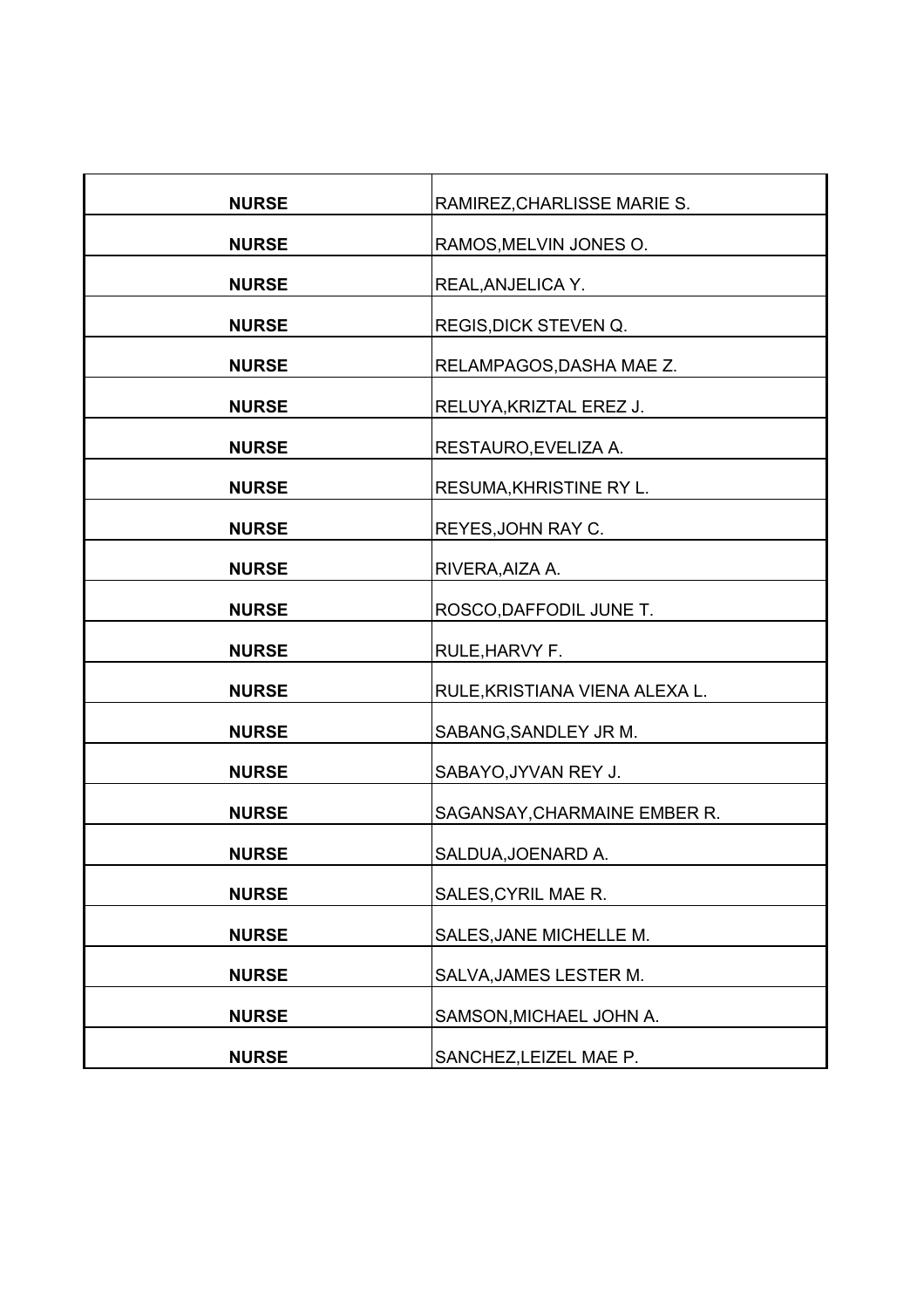| <b>NURSE</b> | SANDIEGO, DAWN CHRISTIE M.        |
|--------------|-----------------------------------|
| <b>NURSE</b> | SAPUL, CHRISTINE JOY A.           |
| <b>NURSE</b> | SARABIA, EDJUANAFEL P.            |
| <b>NURSE</b> | SARIGUMBA, MARION B.              |
| <b>NURSE</b> | SATO, ANGELIQUE B.                |
| <b>NURSE</b> | SERAFINA, MARIA BETSHIEBA A.      |
| <b>NURSE</b> | SILVA, ASHLEY MARIE V.            |
| <b>NURSE</b> | SILVA, MICHELLE JOSEPHINE EDEN M. |
| <b>NURSE</b> | SIMONDO, MICHAEL JOHN H.          |
| <b>NURSE</b> | SINGGIT, XY-ZA PILAR S.           |
| <b>NURSE</b> | SIOCO, LEAH ADORA G.              |
| <b>NURSE</b> | SOCO, CLARINA S.                  |
| <b>NURSE</b> | SOLIVIO, MALOU D.                 |
| <b>NURSE</b> | SUFICIENCIA, RUTCHIE D.           |
| <b>NURSE</b> | SUING, STEPHANY Y.                |
| <b>NURSE</b> | SUMAGANG, FEBRONIA B.             |
| <b>NURSE</b> | SUMANDE, DENNIS O.                |
| <b>NURSE</b> | TABARES, JEAN INGRID P.           |
| <b>NURSE</b> | TACUYAN, DIVIE ANN A.             |
| <b>NURSE</b> | TALEON, JHONEN HENNA B.           |
| <b>NURSE</b> | TALLA, SITTI AIZA SARAH B.        |
| <b>NURSE</b> | TAN, KRISTINE GRACE L.            |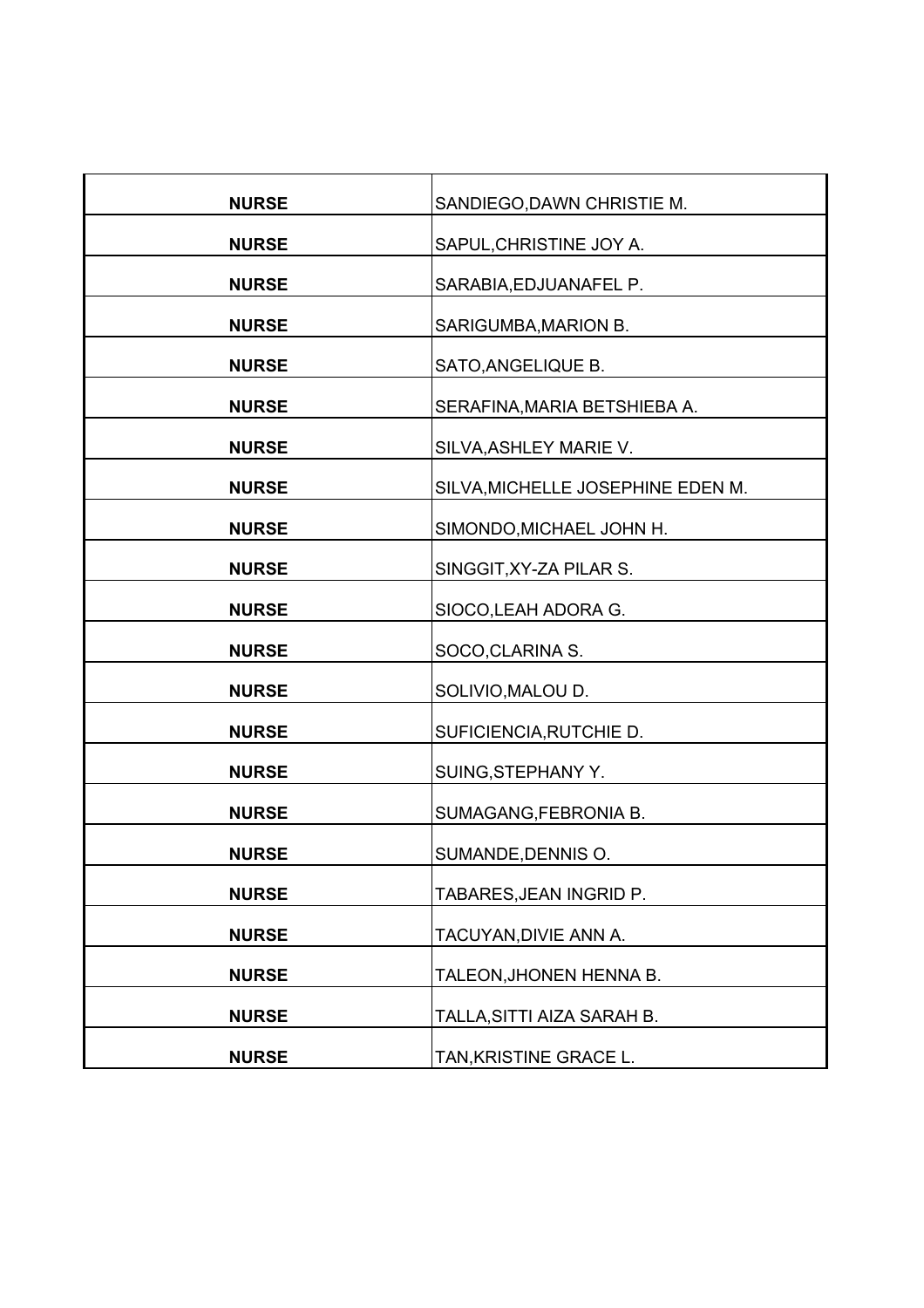| <b>NURSE</b> | TAPICAN, DOMINIC L.         |
|--------------|-----------------------------|
| <b>NURSE</b> | TAYCO, MARY ANN M.          |
| <b>NURSE</b> | TE, FARRAH JOYCE S.         |
| <b>NURSE</b> | TEDLOS, DARREN P.           |
| <b>NURSE</b> | TEODOSIO, ZHIKARA D.        |
| <b>NURSE</b> | TESORIO, STEPHANIE GRACE T. |
| <b>NURSE</b> | TEVES, JANE F.              |
| <b>NURSE</b> | TILOS, GISELLE A.           |
| <b>NURSE</b> | TIPGOS, MATT KRISTOFFER C.  |
| <b>NURSE</b> | TIU, CHRISTIE A.            |
| <b>NURSE</b> | TOLEDO, GRACE IVY E.        |
| <b>NURSE</b> | TOLEDO, LADY CYRENE O.      |
| <b>NURSE</b> | TONEL, MARY SALVE D.        |
| <b>NURSE</b> | TORING, GENILLIE ANN L.     |
| <b>NURSE</b> | TORRES, HESEDH DIANNE A.    |
| <b>NURSE</b> | TORRES, JOY MARIE B.        |
| <b>NURSE</b> | TORRES, PAULINE A.          |
| <b>NURSE</b> | TORREVILLAS, GAIL C.        |
| <b>NURSE</b> | TRAZONA, LOVELY B.          |
| <b>NURSE</b> | TUDILLO, RAYNAN R.          |
| <b>NURSE</b> | TUMAKAY, JODI FIDELIS P.    |
| <b>NURSE</b> | UBOD, DAISY JANE P.         |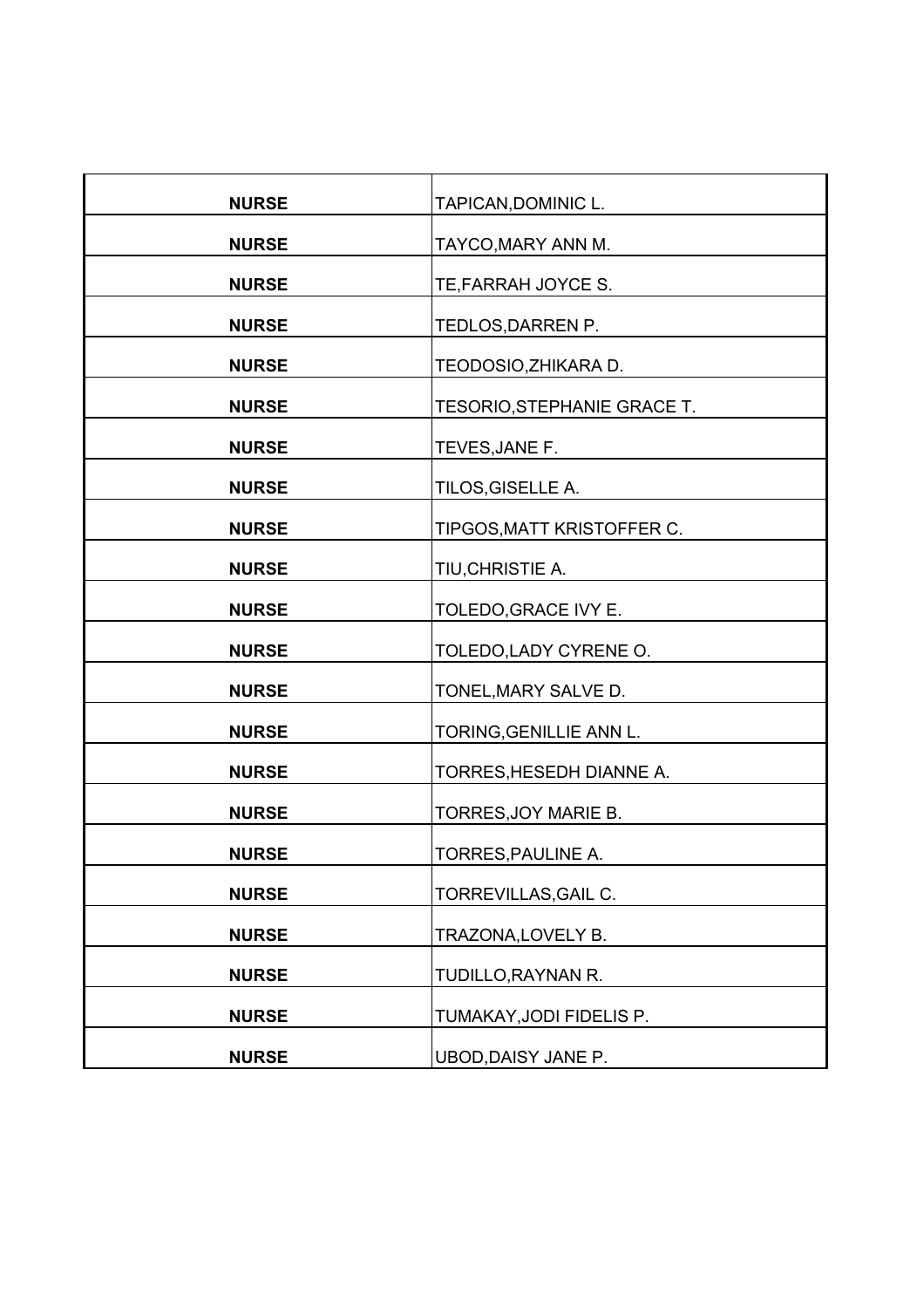| <b>NURSE</b> | <b>UDANG, SHEILA P.</b>        |
|--------------|--------------------------------|
| <b>NURSE</b> | URSUA, MONICA V.               |
| <b>NURSE</b> | URTAL, SUNDYNE B.              |
| <b>NURSE</b> | URTEZUELA, GIGI C.             |
| <b>NURSE</b> | UY, MARIGOLD B.                |
| <b>NURSE</b> | VALENCIA, CINDY G.             |
|              |                                |
| <b>NURSE</b> | VALES, JONATHAN.               |
| <b>NURSE</b> | VALLADOLID, AMAVAIL BEATREZ D. |
| <b>NURSE</b> | VALLEJO,DOUGLAS JR P.          |
| <b>NURSE</b> | VASQUEZ, GABRIELLE H.          |
| <b>NURSE</b> | VELEZ, MARY NICOLE A.          |
| <b>NURSE</b> | VELOS, LEA MARGARET S.         |
| <b>NURSE</b> | VENTURA, DONNABEL JADE O.      |
| <b>NURSE</b> | VERALLO, JOLLEE MAUREEN R.     |
| <b>NURSE</b> | VERANO, DANICA PAULA L.        |
| <b>NURSE</b> | VERCIDE, CHANTAL MAE A.        |
| <b>NURSE</b> | VERENDIA, ISRAELLE N.          |
| <b>NURSE</b> | VERGARA, STEPHANIE ERICKA E.   |
| <b>NURSE</b> | VERGONIA, JEANETTE C.          |
| <b>NURSE</b> | VESTIL, MARIE ANTOINETTE M.    |
| <b>NURSE</b> | VIARDO, MAY ANNE P.            |
| <b>NURSE</b> | VICOY, MA AURORA D.            |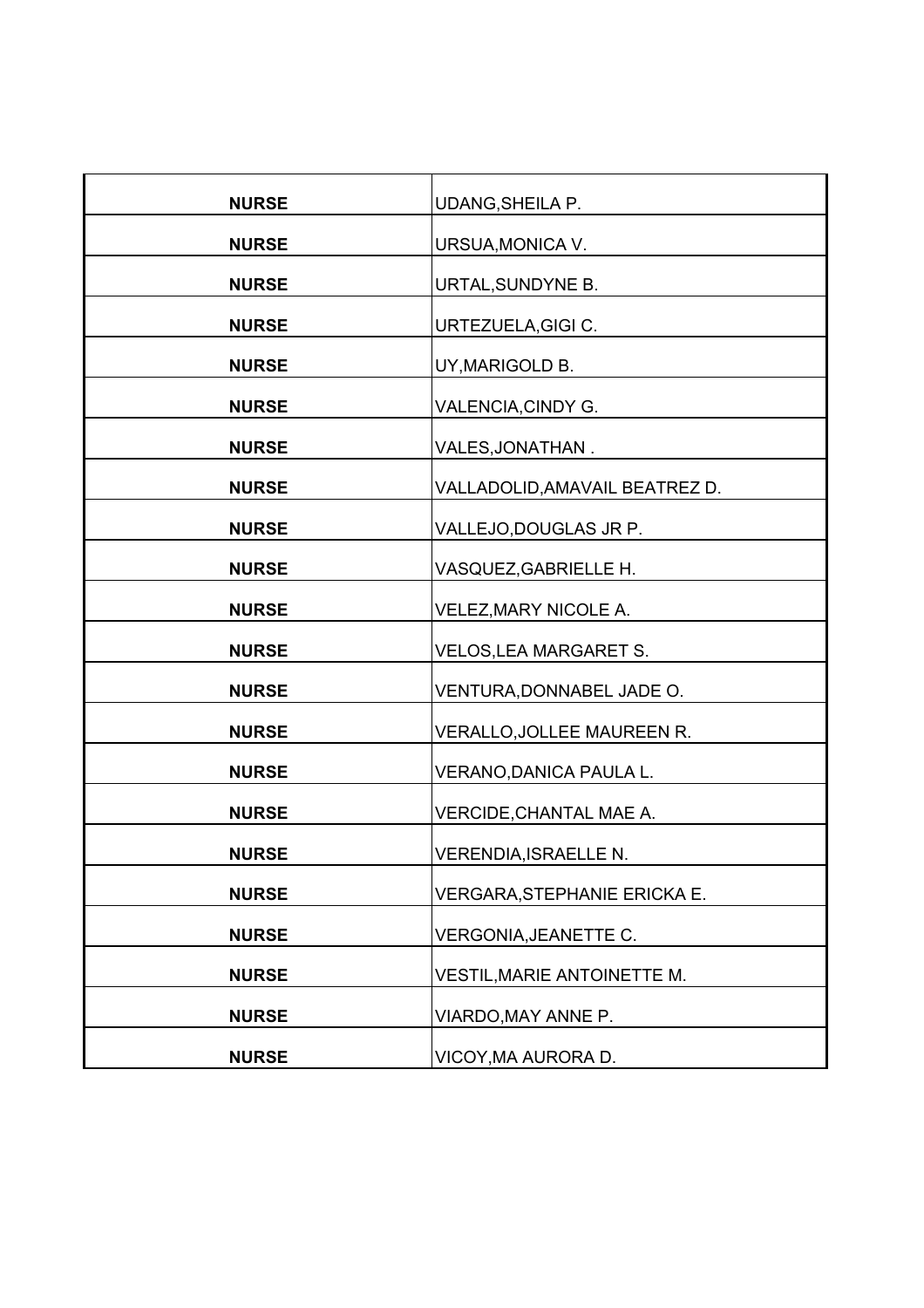| <b>NURSE</b> | VICOY, MAHARLIKA B.           |
|--------------|-------------------------------|
| <b>NURSE</b> | VIDAD, MANILYN GAY S.         |
| <b>NURSE</b> | VIDAL, BLEZEL R.              |
| <b>NURSE</b> | VIDAL, FIORELLA C.            |
| <b>NURSE</b> | VILAN, RAQUEL M.              |
|              |                               |
| <b>NURSE</b> | VILLA, NATALIE GRACE P.       |
| <b>NURSE</b> | VILLACIN, MAY SAVANNAH Y.     |
| <b>NURSE</b> | VILLACORTA, KATE MARGARETH P. |
| <b>NURSE</b> | VILLAFLORES, NAOMI KOHEN S.   |
| <b>NURSE</b> | VILLAFRANCA, ELMOR JOHN T.    |
| <b>NURSE</b> | VILLAFUENTE, BRYLL V.         |
| <b>NURSE</b> | VILLAFUERTE, JO ANN M.        |
| <b>NURSE</b> | VILLAFUERTE, RHEA P.          |
| <b>NURSE</b> | VILLAHERMOSA, ANGEL PAOLO B.  |
| <b>NURSE</b> | VILLAHERMOSA, JANINE RAINE B. |
| <b>NURSE</b> | VILLALON, CORNELIUS JR P.     |
| <b>NURSE</b> | <b>VILLALON, MARIAN B.</b>    |
| <b>NURSE</b> | VILLALON, MARIBEL G.          |
| <b>NURSE</b> | VILLAMOR, AFRILLE JEANSEN B.  |
| <b>NURSE</b> | VILLAMOR, CRISYL ANTONNETT N. |
| <b>NURSE</b> | VILLAMOR, JOATHAM SETH C.     |
| <b>NURSE</b> | VILLAMOR, KATHLEEN PONCE B.   |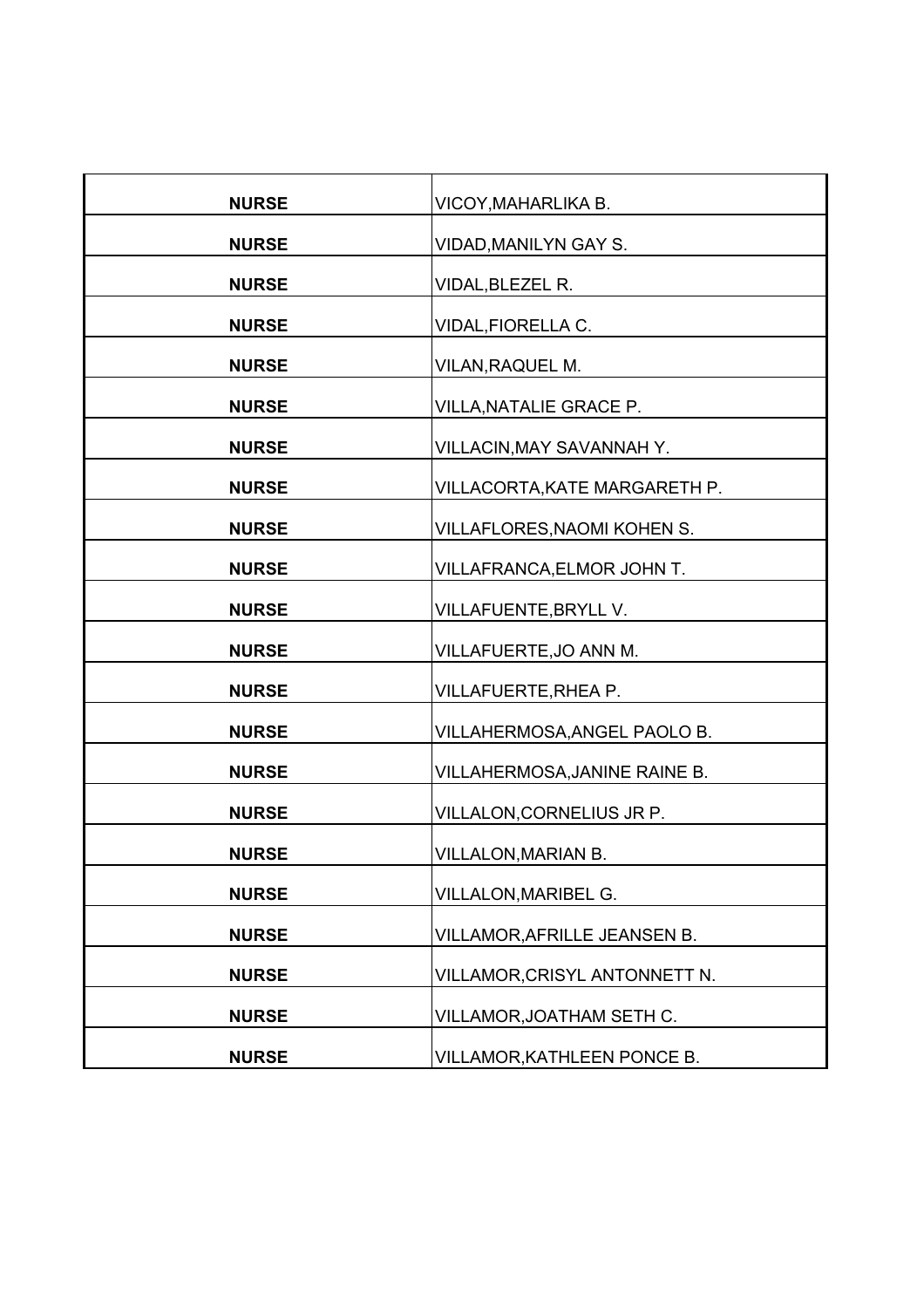| <b>NURSE</b> | VILLAMOR, KIMBERLY B.            |
|--------------|----------------------------------|
| <b>NURSE</b> | VILLAMOR, LEONARDO C.            |
| <b>NURSE</b> | VILLAMOR, MA ISABEL G.           |
| <b>NURSE</b> | VILLAMOR, SHEILA MARIE T.        |
| <b>NURSE</b> | VILLAMOR, WINDELMARK.            |
|              |                                  |
| <b>NURSE</b> | VILLANIL, SHENNA ILA P.          |
| <b>NURSE</b> | VILLANOS, RAYMUND S.             |
| <b>NURSE</b> | VILLANUEVA, BEVERLY CHRISTINE D. |
| <b>NURSE</b> | VILLANUEVA, KATHLEEN FAITH D.    |
| <b>NURSE</b> | VILLANUEVA, LARA SABINE O.       |
| <b>NURSE</b> | VILLANUEVA, MA CHRISTINA E.      |
| <b>NURSE</b> | VILLANUEVA, MA TERESA E.         |
| <b>NURSE</b> | VILLANUEVA, PHOEBE O.            |
| <b>NURSE</b> | VILLAR, KRISHANNE ROSE M.        |
| <b>NURSE</b> | VILLAR, LYKAMAE B.               |
| <b>NURSE</b> | <b>VILLAREN, CHARMAGNE B.</b>    |
| <b>NURSE</b> | <b>VILLARIAS, RESYL G.</b>       |
| <b>NURSE</b> | VILLARIN, CHRISTIAN LEVI C.      |
| <b>NURSE</b> | VILLARIN, JEANNIE ROSE D.        |
| <b>NURSE</b> | VILLARMIA, VENIZZA JANE N.       |
| <b>NURSE</b> | VILLARTA, PATRICIA JOY H.        |
|              |                                  |
| <b>NURSE</b> | VILLARUBIA, ANN MARIE V.         |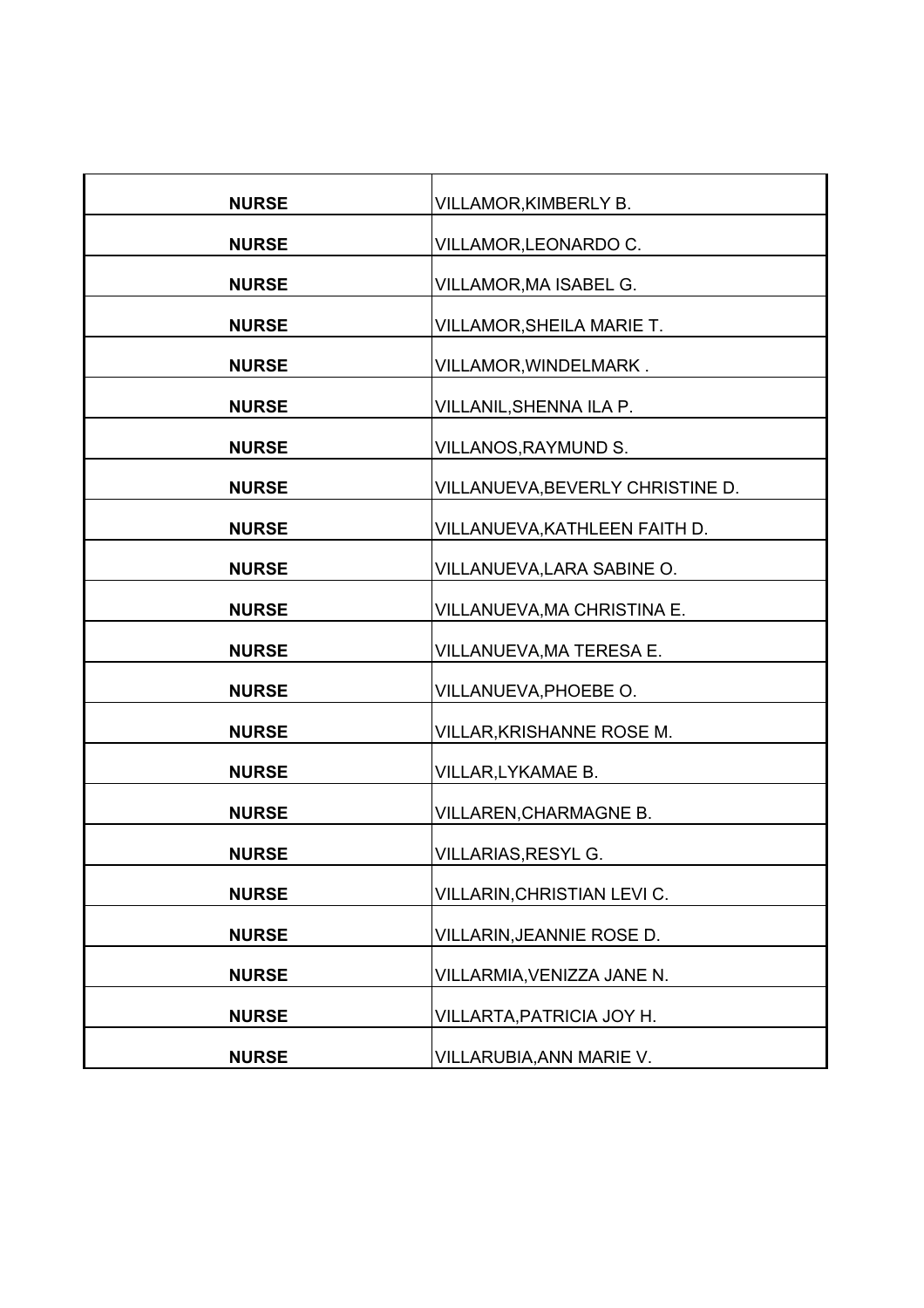| <b>NURSE</b> | VILLARUBIA, MARY CLAIRE F.   |
|--------------|------------------------------|
| <b>NURSE</b> | VILLARUEL, MARYNEL V.        |
| <b>NURSE</b> | VILLARUEL, WILSON JAMES M.   |
| <b>NURSE</b> | VILLARUZ, MAR CHINO B.       |
| <b>NURSE</b> | VILLAS, ZOHN ANDREW N.       |
|              |                              |
| <b>NURSE</b> | VILLEGAS, CARLA THERESA O.   |
| <b>NURSE</b> | VILLEGAS, MARY BETH A.       |
| <b>NURSE</b> | VILLEJO,JIMSONFRITZ T.       |
| <b>NURSE</b> | VILLEJO, LEAH ANN KRISTIE B. |
| <b>NURSE</b> | <b>VILLO, MELANIE S.</b>     |
| <b>NURSE</b> | VIRTUDAZO, KATHLEEN M.       |
| <b>NURSE</b> | VITOR, EARL JUZZEN G.        |
| <b>NURSE</b> | VITOR, STEPHANIE J.          |
| <b>NURSE</b> | VY, RUBY GAYLE L.            |
| <b>NURSE</b> | WAGAS, FELICE S.             |
| <b>NURSE</b> | WEE, KATHERINE B.            |
| <b>NURSE</b> | YABUT, FRITZIE V.            |
| <b>NURSE</b> | YAGONIA, MABELLE JOY C.      |
| <b>NURSE</b> | YAMARO, JEAN SHEILAH M.      |
| <b>NURSE</b> | YAMBA, JESSAH ALMIRA I.      |
| <b>NURSE</b> | YAN, RENETTA L.              |
|              |                              |
| <b>NURSE</b> | YANCHA, JOEPET A.            |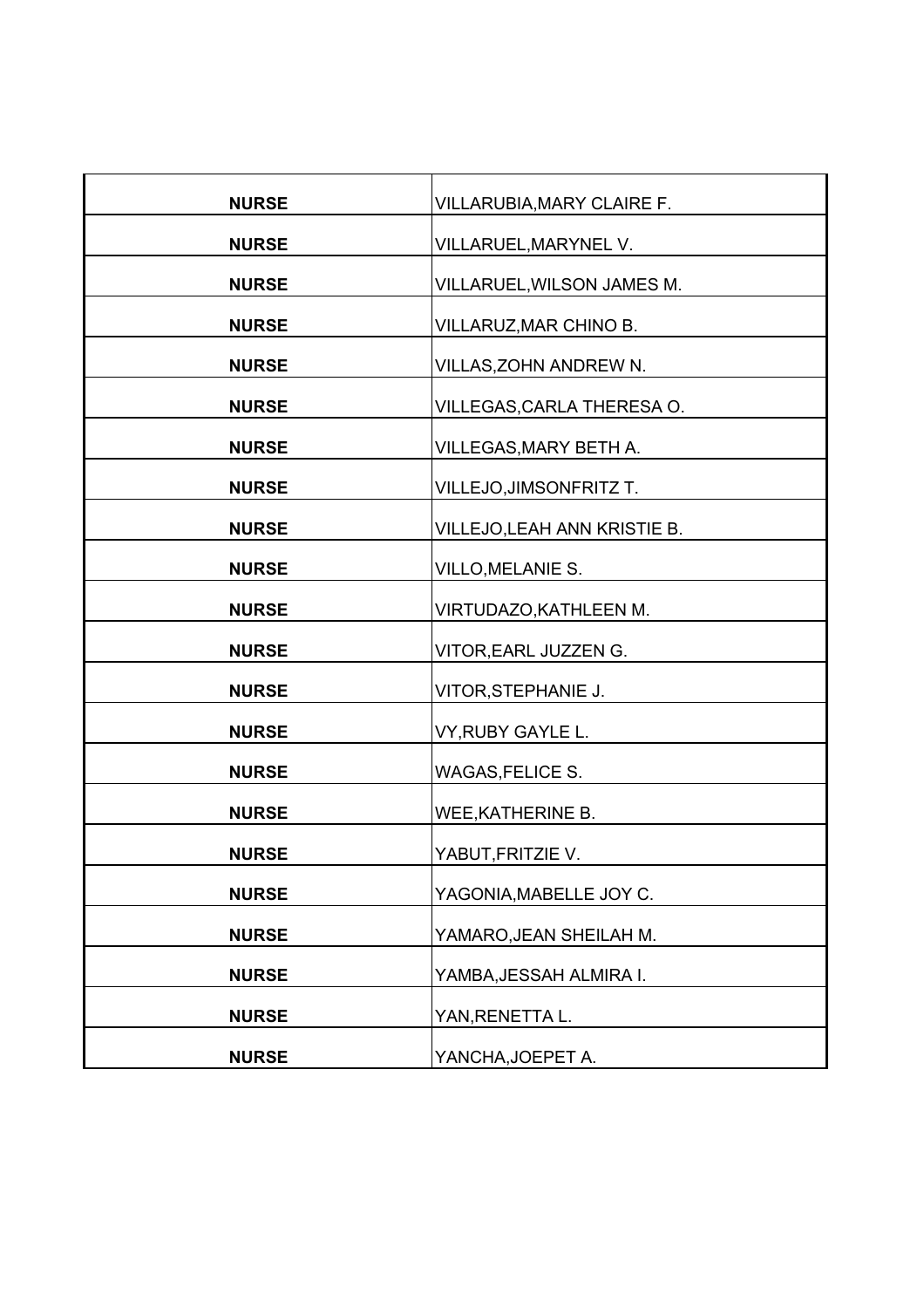| <b>NURSE</b> | YANG, JEN ANNE T.             |
|--------------|-------------------------------|
| <b>NURSE</b> | YAP, ANTHONY P.               |
| <b>NURSE</b> | YAP, BENICE AILEEN J.         |
| <b>NURSE</b> | YAP, CHARITY JOYCE G.         |
| <b>NURSE</b> | YAP, DAN MARTIN P.            |
| <b>NURSE</b> | YAP, JACQUELINE D.            |
| <b>NURSE</b> | YAP, JACQUELINE VENIA T.      |
| <b>NURSE</b> | YAP, JC JAME D.               |
| <b>NURSE</b> | YAP, JERICK P.                |
| <b>NURSE</b> | YAP, KAREN OSHIN C.           |
| <b>NURSE</b> | YAP, KIM ROBERT B.            |
| <b>NURSE</b> | YAP, PATRICK REGGIE A.        |
| <b>NURSE</b> | YAP, ROWENA C.                |
| <b>NURSE</b> | YASE, DIONESS JOSEPH S.       |
| <b>NURSE</b> |                               |
|              | YATAR, DAWN M.                |
| <b>NURSE</b> | YAUN, RAMYR EARL D.           |
| <b>NURSE</b> | YBALLE, DONNA MARIE CARMEL M. |
| <b>NURSE</b> | YBAÑEZ, CECILLE PAZ B.        |
| <b>NURSE</b> | YBAÑEZ, JENELLE APRIL G.      |
| <b>NURSE</b> | YBARDONI, ROSE JEAN M.        |
| <b>NURSE</b> | YBURAN, JUNAS ARNEL E.        |
| <b>NURSE</b> | YCONG, JEANICA P.             |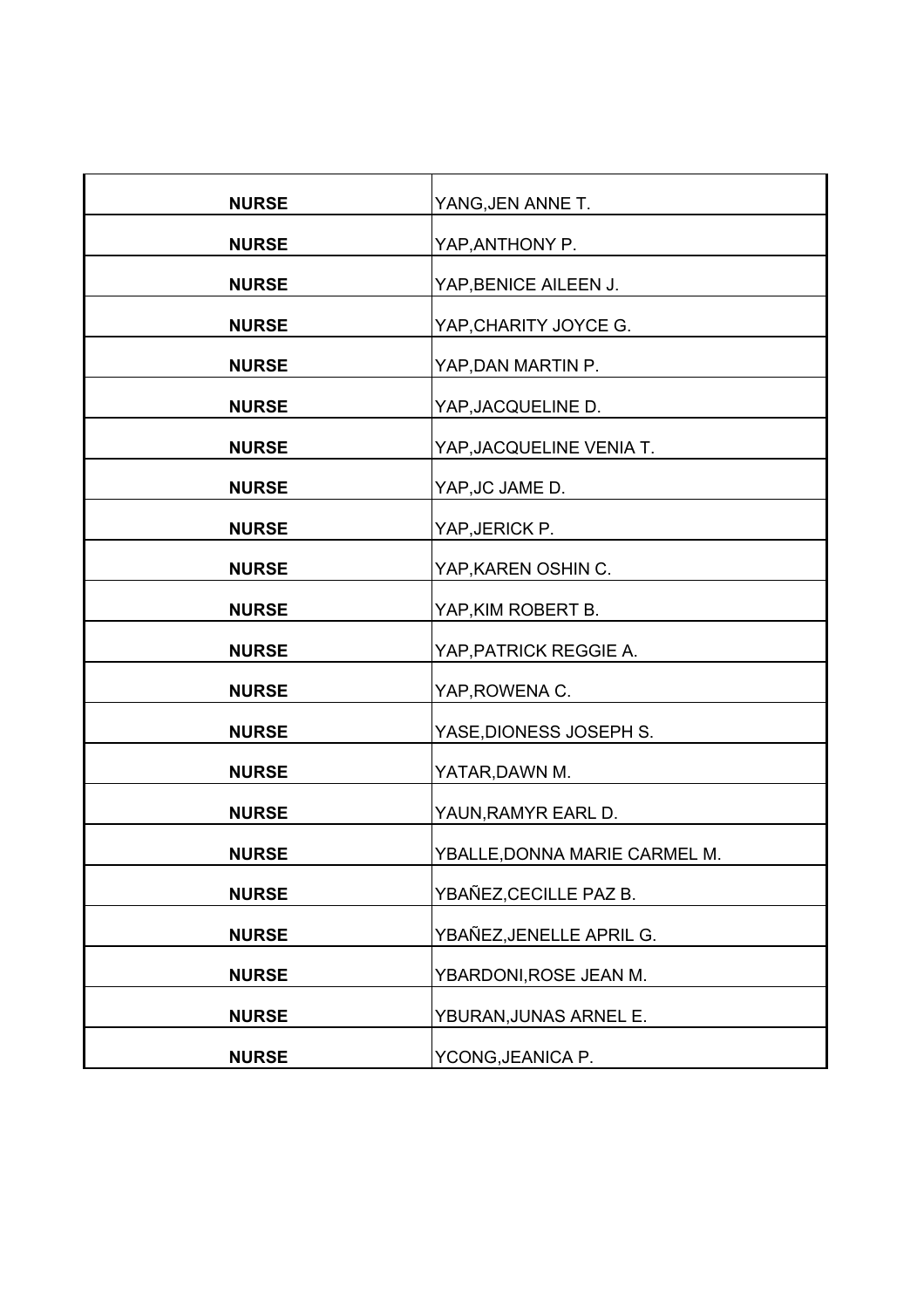| <b>NURSE</b> | YCOT, JOHN MARCEL E.     |
|--------------|--------------------------|
| <b>NURSE</b> | YECYEC, JUNAVIEL P.      |
| <b>NURSE</b> | YECYEC, JUNIBE P.        |
| <b>NURSE</b> | YEUNG, CANDY MAE V.      |
| <b>NURSE</b> | YGOT, KATHLEEN Q.        |
| <b>NURSE</b> | YLANAN, RYAN KIEN A.     |
| <b>NURSE</b> | YLAYA, CARL MONICA R.    |
|              |                          |
| <b>NURSE</b> | YLAYA, PHOEBE C.         |
| <b>NURSE</b> | YLAYA, RANNEE MARIE O.   |
| <b>NURSE</b> | YNGENTE, FRANCIS NEIL L. |
| <b>NURSE</b> | YOCTE, RONNIESA H.       |
| <b>NURSE</b> | YOSOYA,LYNDIE G.         |
| <b>NURSE</b> | YOUNG, GRANT RAINIERE O. |
| <b>NURSE</b> | YOUNG, HONEY JOY E.      |
| <b>NURSE</b> | YU,HANNAH MIA A.         |
| <b>NURSE</b> | YU,LOUIE P.              |
| <b>NURSE</b> | YU, MARIA CARMELA Y.     |
| <b>NURSE</b> | YU, RIVA EUNICE E.       |
| <b>NURSE</b> | YUCHITCHO, ROXANNE A.    |
| <b>NURSE</b> | YUSON, CLAIRE V.         |
| <b>NURSE</b> | YUSON, LARAINE L.        |
| <b>NURSE</b> | YUZON, MARIA CARLA Q.    |